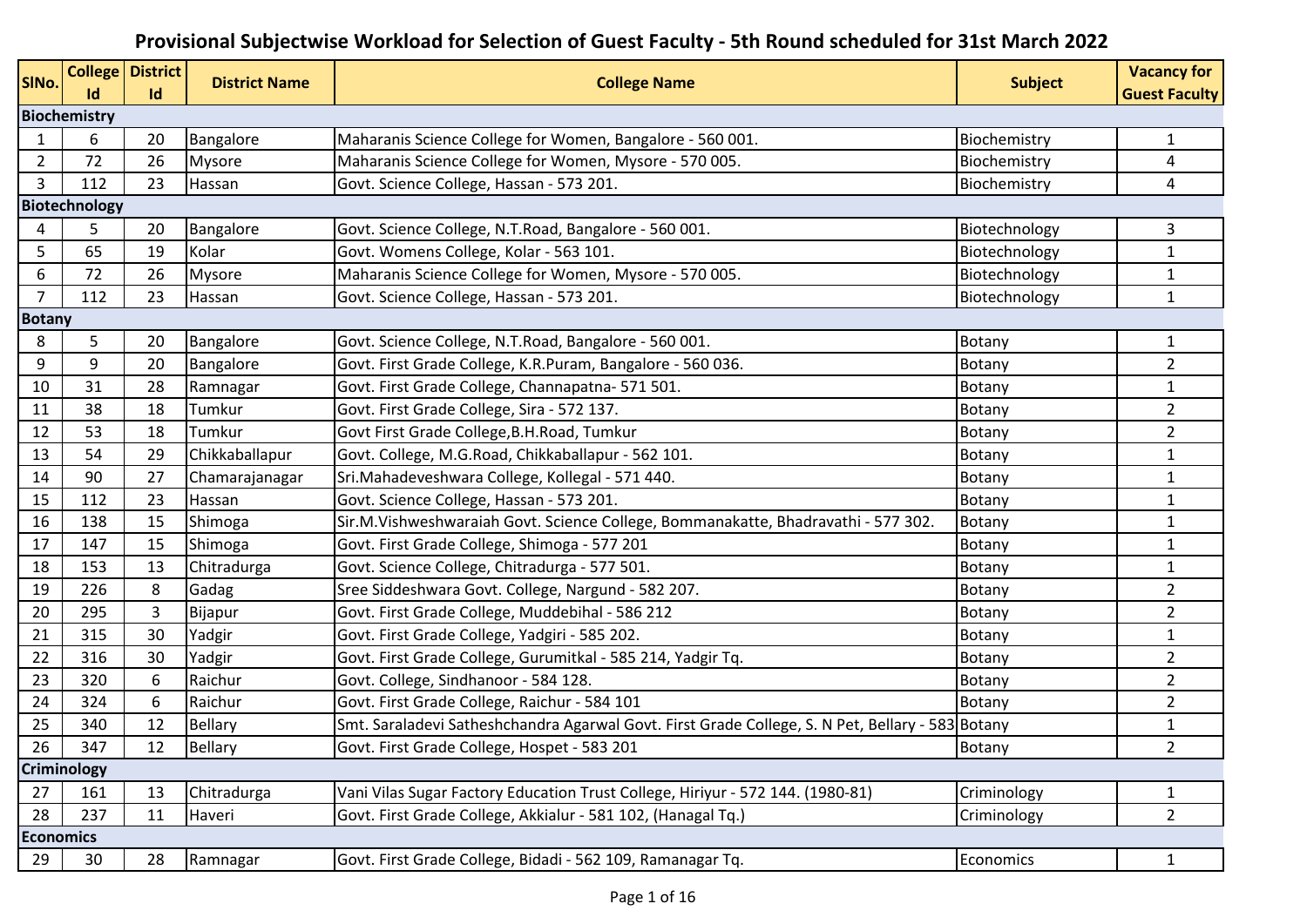| SINo. | Id  | <b>College District</b><br>Id | <b>District Name</b> | <b>College Name</b>                                                                    | <b>Subject</b>   | <b>Vacancy for</b><br><b>Guest Faculty</b> |
|-------|-----|-------------------------------|----------------------|----------------------------------------------------------------------------------------|------------------|--------------------------------------------|
| 30    | 42  | 18                            | Tumkur               | Govt. First Grade College, Koratagere - 572 129.                                       | Economics        | 1                                          |
| 31    | 57  | 29                            | Chikkaballapur       | Govt. First Grade College, Shidlaghatta - 562 106.                                     | Economics        | $\mathbf{1}$                               |
| 32    | 80  | 26                            | <b>Mysore</b>        | Govt. First Grade Womens College, Vijayanagara, Mysore - 570 017                       | <b>Economics</b> | $\mathbf{1}$                               |
| 33    | 103 | 22                            | Mandya               | Govt. First Grade College, Koppa - 571 425, Maddur Tq.,                                | Economics        | $\mathbf{1}$                               |
| 34    | 163 | 14                            | Davanagere           | Sri. Basaveshwara Govt. First Grade College, Mayakonda - 577 534.                      | Economics        | $\mathbf{1}$                               |
| 35    | 175 | 17                            | Chickmagalur         | D. S. Bele Gowda Govt. First Grade College, Mudigere - 577 132.                        | Economics        | $\mathbf{1}$                               |
| 36    | 187 | 24                            | Dakshina Kannada     | Govt. First Grade College, Belthangadi - 574 214.                                      | Economics        | $\mathbf{1}$                               |
| 37    | 199 | 24                            | Dakshina Kannada     | Govt. First Grade College, Punjalakatte - 574 233, Belthangadi Tq.                     | Economics        | 1                                          |
| 38    | 202 | 16                            | Udupi                | Govt. First Grade College, Hebri - 576 112, (Karkala Tq.)                              | Economics        | $\mathbf{1}$                               |
| 39    | 218 | 9                             | Dharwad              | Govt. First Grade College, Vidyanagar, Alnavar - 581 103. (Dharwad Tq.)                | <b>Economics</b> | $\mathbf{1}$                               |
| 40    | 219 | 9                             | Dharwad              | Govt. First Grade College, Gudageri - 581107, (Kundagol Tq.)                           | Economics        | $\mathbf{1}$                               |
| 41    | 228 | $\overline{2}$                | Bagalkote            | Govt. First Grade College, Guledagudda. Badami Tq                                      | Economics        | $\mathbf{1}$                               |
| 42    | 231 | 8                             | Gadag                | Govt. First Grade College, (Mun School Campus), Gadag - 582 101                        | Economics        | $\overline{2}$                             |
| 43    | 246 | 11                            | Haveri               | Govt. First Grade College, Thiluvalli, Hangal Tq                                       | Economics        | 1                                          |
| 44    | 260 | $\mathbf{1}$                  | Belgaum              | Govt. First Grade College, Nesergi - 591 121, (Bailhongal Tq.)                         | <b>Economics</b> | $\mathbf{1}$                               |
| 45    | 268 | $\mathbf{1}$                  | Belgaum              | Smt. I S Yadawad Govt. First Grade College, Ramadurga - 591 123                        | Economics        | $\mathbf{1}$                               |
| 46    | 279 | $\overline{2}$                | Bagalkote            | Sri. Rudragowda Patil Govt. First Grade College, Bilgi - 587 116.                      | Economics        | $\mathbf{1}$                               |
| 47    | 283 | $\overline{2}$                | Bagalkote            | Govt. First Grade College, Navangar, Bagalkot Sector No.49, Old Zp, Bagalkot - 587 101 | Economics        | $\mathbf{1}$                               |
| 48    | 294 | 3                             | Bijapur              | Govt. First Grade College, Basavanabagewadi - 586 203                                  | Economics        | $\mathbf{1}$                               |
| 49    | 295 | 3                             | Bijapur              | Govt. First Grade College, Muddebihal - 586 212                                        | Economics        | $\mathbf{1}$                               |
| 50    | 306 | 4                             | Gulbarga             | Govt. First Grade College, Chincholi - 585 307                                         | Economics        | 1                                          |
| 51    | 309 | 4                             | Gulbarga             | Govt. First Grade College, Mahagaov Cross - 585 316, Gulbarga                          | Economics        | $\mathbf{1}$                               |
| 52    | 317 | 30                            | Yadgir               | Govt. First Grade College, Shahapur - 585 223.                                         | Economics        | $\mathbf{1}$                               |
| 53    | 319 | 30                            | Yadgir               | Govt. First Grade College, Kembhavi - 585 216, Shorapur Tq.                            | Economics        | $\mathbf{1}$                               |
| 54    | 320 | 6                             | Raichur              | Govt. College, Sindhanoor - 584 128.                                                   | Economics        | $\mathbf{1}$                               |
| 55    | 329 | $\overline{7}$                | Koppal               | Govt. First Grade College, Kustagi - 584 121.                                          | Economics        | $\mathbf{1}$                               |
| 56    | 332 | $\overline{7}$                | Koppal               | Govt. First Grade College, Hosabandi Aralapura, Koppal Tq:                             | Economics        | 1                                          |
| 57    | 336 | $\overline{7}$                | Koppal               | Govt. First Grade College, Hirevankalkunta - 583237, Yelburga Tq.                      | Economics        | $\mathbf{1}$                               |
| 58    | 343 | 12                            | <b>Bellary</b>       | Govt. First Grade College, Siraguppa - 583 121.                                        | Economics        | $\mathbf{1}$                               |
| 59    | 344 | 12                            | <b>Bellary</b>       | Govt. First Grade College, Kurugod - 583 116                                           | Economics        | $\overline{2}$                             |
| 60    | 348 | 12                            | <b>Bellary</b>       | Smt. Rudramba M P Prakash Govt. First Grade College, Huvinahadagali - 583 219          | Economics        | $\mathbf{1}$                               |
| 61    | 351 | 12                            | <b>Bellary</b>       | Govt. First Grade College, Moka - 583 117, Bellary                                     | Economics        | 1                                          |
| 62    | 357 | 5                             | <b>Bidar</b>         | Govt. First Grade College, Kodambal Road, Chitaguppa - 585 412, Humnabaad Tq:          | Economics        | 1                                          |
| 63    | 358 | 5                             | <b>Bidar</b>         | Govt. First Grade College, Mannahalli - 585 403, Bidar Tq                              | Economics        | 1                                          |
| 64    | 375 | $\mathbf 1$                   | Belgaum              | Govt First Grade College Nippani, Belagum Dist                                         | Economics        | 1                                          |
| 65    | 386 | 2                             | Bagalkote            | Govt. First Grade College, Rampura, Bagalkote Tq.                                      | Economics        | $\mathbf{1}$                               |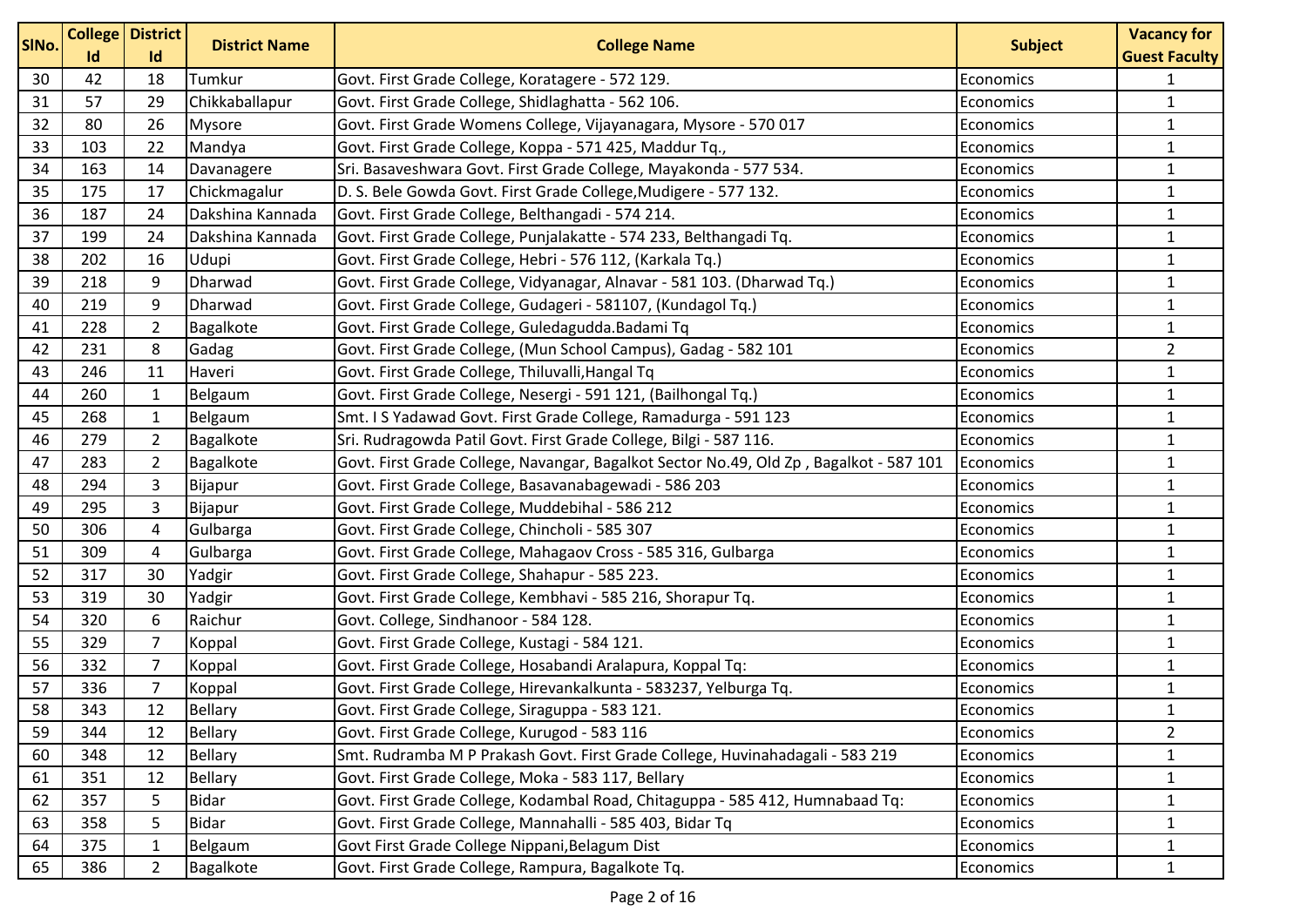| SINo.              | Id                        | <b>College District</b><br>Id | <b>District Name</b> | <b>College Name</b>                                                                                   | <b>Subject</b>     | <b>Vacancy for</b><br><b>Guest Faculty</b> |
|--------------------|---------------------------|-------------------------------|----------------------|-------------------------------------------------------------------------------------------------------|--------------------|--------------------------------------------|
| 66                 | 387                       | 18                            | Tumkur               | Govt. First Grade College for Women, Tumkur                                                           | Economics          | $\mathbf{1}$                               |
| 67                 | 392                       | 7                             | Koppal               | Govt. First Grade College for Women, Koppal                                                           | Economics          | $\mathbf{1}$                               |
| 68                 | 397                       | $\overline{2}$                | Bagalkote            | Govt. First Grade College for Women, Bagalkote                                                        | Economics          | $\mathbf{1}$                               |
| 69                 | 411                       | 24                            | Dakshina Kannada     | Govt. First Grade College, Kanyana, Bantwala Tq.                                                      | Economics          | $\mathbf{1}$                               |
| 70                 | 910                       | $\overline{2}$                | Bagalkote            | Govt First Grade Women college Yadahalli .Mudhol Tq Bagalkot District                                 | Economics          | $\mathbf{1}$                               |
| 71                 | 912                       | 30                            | Yadgir               | Residential Govt. First Grade College, Mudnal, Yadgir Dt                                              | Economics          | $\mathbf{1}$                               |
| <b>Education</b>   |                           |                               |                      |                                                                                                       |                    |                                            |
| 72                 | 226                       | 8                             | Gadag                | Sree Siddeshwara Govt. College, Nargund - 582 207.                                                    | Education          | $\mathbf{1}$                               |
| 73                 | 271                       | 1                             | Belgaum              | Govt. First Grade College, H.B.C Colony, Athani - 591 304                                             | Education          | $\mathbf{1}$                               |
| 74                 | 274                       | 1                             | Belgaum              | Shri.Mallappa Yegappa Khyadi Govt. First Grade College, Telsanga 591 265, Athani Tq.                  | Education          | $\overline{2}$                             |
| 75                 | 286                       | $\overline{2}$                | Bagalkote            | Govt. First Grade College, Hungund - 587 118                                                          | Education          | $\mathbf{1}$                               |
| 76                 | 328                       | $\overline{7}$                | Koppal               | Govt. First Grade College, Yelburga - 583 236.                                                        | Education          | $\mathbf{1}$                               |
| <b>Electronics</b> |                           |                               |                      |                                                                                                       |                    |                                            |
| 77                 | 9                         | 20                            | Bangalore            | Govt. First Grade College, K.R.Puram, Bangalore - 560 036.                                            | Electronics        | $\mathbf{1}$                               |
| 78                 | 112                       | 23                            | Hassan               | Govt. Science College, Hassan - 573 201.                                                              | Electronics        | $\mathbf{1}$                               |
| 79                 | 139                       | 15                            | Shimoga              | Govt. First Grade College, Shikaripura - 577 427.                                                     | Electronics        | $\mathbf{1}$                               |
| 80                 | 226                       | 8                             | Gadag                | Sree Siddeshwara Govt. College, Nargund - 582 207.                                                    | Electronics        | $\mathbf{1}$                               |
| 81                 | 340                       | 12                            | <b>Bellary</b>       | Smt. Saraladevi Satheshchandra Agarwal Govt. First Grade College, S. N Pet, Bellary - 583 Electronics |                    | $\mathbf{1}$                               |
|                    | <b>English (Language)</b> |                               |                      |                                                                                                       |                    |                                            |
| 82                 | 3                         | 20                            | Bangalore            | Govt. R.C.College of Commerce & Management, Bangalore - 560 001.                                      | English (Language) | $\mathbf{1}$                               |
| 83                 | 6                         | 20                            | Bangalore            | Maharanis Science College for Women, Bangalore - 560 001.                                             | English (Language) | $\mathbf{1}$                               |
| 84                 | 7                         | 20                            | Bangalore            | Dr.S.Gopalraju Govt. First Grade College, Anekal - 562106.                                            | English (Language) | $\mathbf{1}$                               |
| 85                 | 8                         | 20                            | Bangalore            | Govt. First Grade College, Vijayanagar, Bangalore - 560 104                                           | English (Language) | $\mathbf{1}$                               |
| 86                 | 16                        | 20                            | Bangalore            | Govt. First Grade College, Yelahanka, Bangalore.- 560 064                                             | English (Language) | $\mathbf{1}$                               |
| 87                 | 31                        | 28                            | Ramnagar             | Govt. First Grade College, Channapatna- 571 501.                                                      | English (Language) | $\mathbf{1}$                               |
| 88                 | 48                        | 18                            | Tumkur               | Govt. First Grade College, Tiptur - 572 201                                                           | English (Language) | 3                                          |
| 89                 | 51                        | 18                            | Tumkur               | Government First Grade College Bellavi, Tumkur Dist                                                   | English (Language) | $\mathbf{1}$                               |
| 90                 | 53                        | 18                            | Tumkur               | Govt First Grade College, B.H. Road, Tumkur                                                           | English (Language) | $\mathbf 1$                                |
| 91                 | 59                        | 29                            | Chikkaballapur       | Govt. First Grade College, Gowribidanur - 561 208                                                     | English (Language) | $\mathbf{1}$                               |
| 92                 | 87                        | 26                            | <b>Mysore</b>        | Govt. First Grade College, Siddartha Layout - 570 011, Mysore                                         | English (Language) | $\mathbf{1}$                               |
| 93                 | 98                        | 22                            | Mandya               | Govt. Womens College, M.C.Road, Mandya - 571 401.                                                     | English (Language) | $\mathbf{1}$                               |
| 94                 | 147                       | 15                            | Shimoga              | Govt. First Grade College, Shimoga - 577 201                                                          | English (Language) | $\mathbf{1}$                               |
| 95                 | 149                       | 15                            | Shimoga              | Govt. First Grade College, Rippanpet - 577 426, Hosanagara Tq.                                        | English (Language) | $\mathbf{1}$                               |
| 96                 | 162                       | 14                            | Davanagere           | Sri Sri Shivalingeshwara Swamy Govt. First Grade College, Channagiri - 577 213.                       | English (Language) | 1                                          |
| 97                 | 173                       | 17                            | Chickmagalur         | I.D.S.G.Govt. College, Chikkamagalur - 577 102.                                                       | English (Language) | $\mathbf{1}$                               |
| 98                 | 174                       | 17                            | Chickmagalur         | Govt. First Grade College, Koppa - 577 126.                                                           | English (Language) | $\mathbf{1}$                               |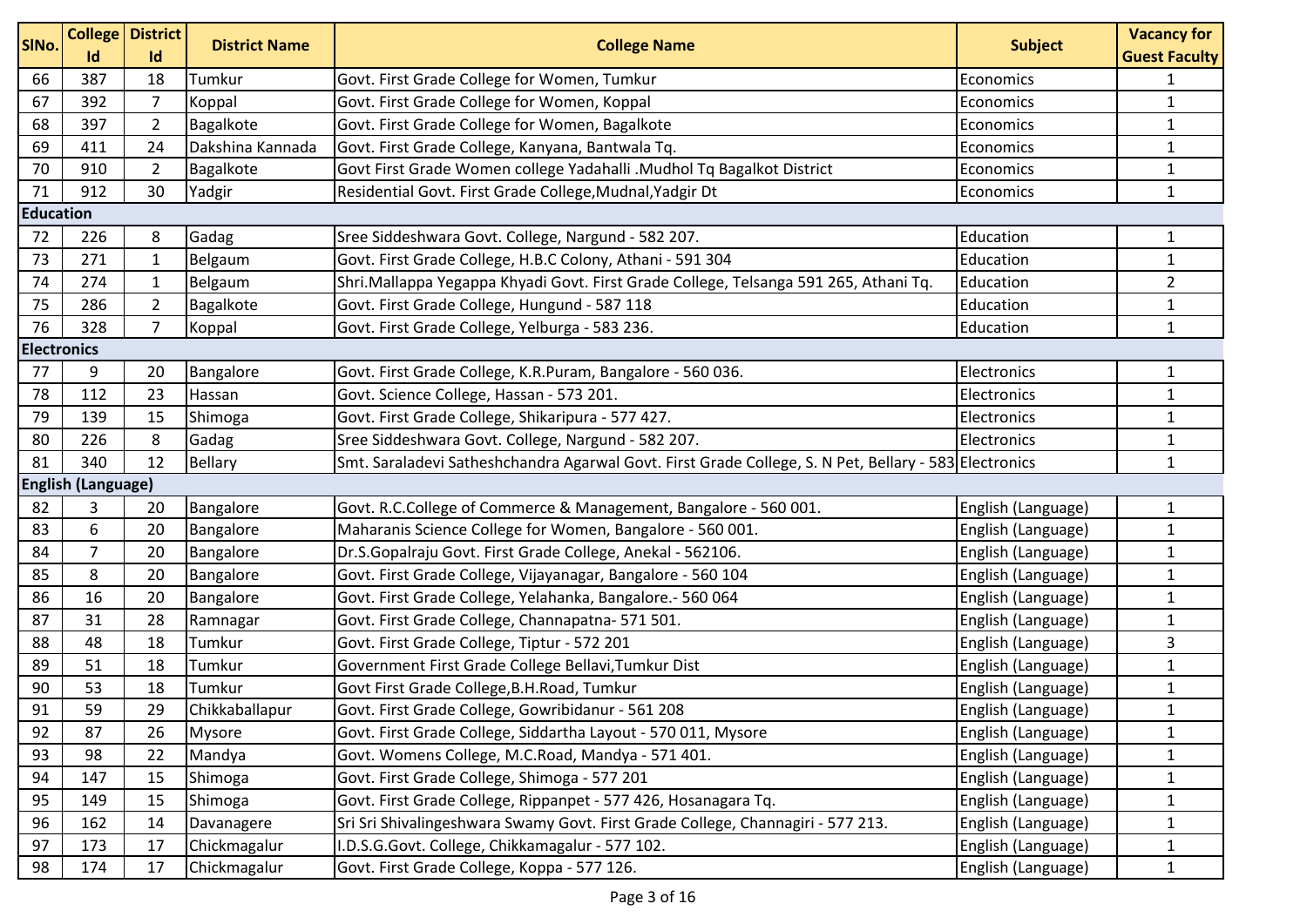| SINo. | Id  | <b>College District</b><br>Id | <b>District Name</b> | <b>College Name</b>                                                                                      | <b>Subject</b>     | <b>Vacancy for</b><br><b>Guest Faculty</b> |
|-------|-----|-------------------------------|----------------------|----------------------------------------------------------------------------------------------------------|--------------------|--------------------------------------------|
| 99    | 184 | 17                            | Chickmagalur         | Govt. First Grade College, Yagati - 577 040, Kadur Tq.                                                   | English (Language) | $\mathbf{1}$                               |
| 100   | 189 | 24                            | Dakshina Kannada     | Govt. First Grade College, Haleangadi - 574 146 (Mangalore Tq.)                                          | English (Language) | $\mathbf{1}$                               |
| 101   | 200 | 24                            | Dakshina Kannada     | Govt. First Grade College, Siddanakatte - 574 237, Bantwala Tq                                           | English (Language) | $\mathbf{1}$                               |
| 102   | 207 | 16                            | Udupi                | Govt. First Grade College, Thenkanidiyur, Udupi - 576 106                                                | English (Language) | $\mathbf{1}$                               |
| 103   | 221 | 9                             | Dharwad              | Govt. First Grade College, Vidyabhavan Campus, Near LIC Main Branch, Dharwad - 580 00 English (Language) |                    | $\mathbf{1}$                               |
| 104   | 223 | 9                             | <b>Dharwad</b>       | Govt. First Grade College, Kalgatagi - 581 204                                                           | English (Language) | $\mathbf 1$                                |
| 105   | 247 | 10                            | Uttara Kannada       | Govt Arts & Science College, Karwar - 581 301.                                                           | English (Language) | $\mathbf{1}$                               |
| 106   | 250 | 10                            | Uttara Kannada       | Govt. First Grade College, Yallapura - 581 359.                                                          | English (Language) | $\mathbf{1}$                               |
| 107   | 254 | 10                            | Uttara Kannada       | Govt. First Grade College, Honnavara - 581 334                                                           | English (Language) | $\overline{2}$                             |
| 108   | 260 | $\mathbf{1}$                  | Belgaum              | Govt. First Grade College, Nesergi - 591 121, (Bailhongal Tq.)                                           | English (Language) | $\mathbf{1}$                               |
| 109   | 262 | $\mathbf{1}$                  | Belgaum              | Govt. First Grade College for Women, Hosur Road, Bylahongala - 591102                                    | English (Language) | $\mathbf{1}$                               |
| 110   | 265 | $\mathbf{1}$                  | Belgaum              | Govt. First Grade College, Khanapura - 591 302                                                           | English (Language) | $\mathbf{1}$                               |
| 111   | 277 | $\mathbf{1}$                  | Belgaum              | Sri. Shripadbhod Swamiji Govt. First Grade College, Moodalagi - 591 312, Gokak Tq.                       | English (Language) | $\overline{2}$                             |
| 112   | 279 | $\overline{2}$                | Bagalkote            | Sri. Rudragowda Patil Govt. First Grade College, Bilgi - 587 116.                                        | English (Language) | $\mathbf{1}$                               |
| 113   | 281 | $\overline{2}$                | Bagalkote            | Govt. First Grade College, Terdal - 587315                                                               | English (Language) | $\mathbf{1}$                               |
| 114   | 282 | $\overline{2}$                | Bagalkote            | Govt. First Grade College, Savalagi - 586 126, Jamakhandi Tq.                                            | English (Language) | $\mathbf{1}$                               |
| 115   | 285 | $\overline{2}$                | Bagalkote            | Govt. First Grade College, Badami - 587 201                                                              | English (Language) | $\mathbf{1}$                               |
| 116   | 286 | $\overline{2}$                | Bagalkote            | Govt. First Grade College, Hungund - 587 118                                                             | English (Language) | $\mathbf{1}$                               |
| 117   | 287 | $\overline{2}$                | Bagalkote            | Govt. First Grade College, Ilkal - 587 125, Hungund Tq:                                                  | English (Language) | $\overline{2}$                             |
| 118   | 292 | $\mathsf 3$                   | Bijapur              | Govt. First Grade College, Navabag, Khaza Colony, Bijapur - 586 101                                      | English (Language) | $\mathbf{1}$                               |
| 119   | 295 | $\overline{3}$                | Bijapur              | Govt. First Grade College, Muddebihal - 586 212                                                          | English (Language) | $\mathbf{1}$                               |
| 120   | 296 | $\mathsf 3$                   | Bijapur              | Govt. First Grade College, Indi - 586 209                                                                | English (Language) | $\mathbf{1}$                               |
| 121   | 301 | $\overline{4}$                | Gulbarga             | Govt. First Grade College, Chittapura - 585 102.                                                         | English (Language) | $\mathbf{1}$                               |
| 122   | 305 | $\overline{4}$                | Gulbarga             | Govt. First Grade College, Aland - 585 302                                                               | English (Language) | $\mathbf{1}$                               |
| 123   | 307 | $\overline{a}$                | Gulbarga             | Govt. First Grade College, Kalagi - 585 312, Chittapura Tq:                                              | English (Language) | $\overline{2}$                             |
| 124   | 310 | $\overline{a}$                | Gulbarga             | Govt. First Grade College for Women, Jewargi Colony- 585 102, Gulbarga                                   | English (Language) | $\mathbf{1}$                               |
| 125   | 311 | 4                             | Gulbarga             | Govt. First Grade College, Farhathabad - 585 308, Jewargi Tq.                                            | English (Language) | $\mathbf{1}$                               |
| 126   | 314 | $\overline{4}$                | Gulbarga             | Govt Law College, Marthur, Gulbarga                                                                      | English (Language) | 3                                          |
| 127   | 315 | 30                            | Yadgir               | Govt. First Grade College, Yadgiri - 585 202.                                                            | English (Language) | $\mathbf 1$                                |
| 128   | 316 | 30                            | Yadgir               | Govt. First Grade College, Gurumitkal - 585 214, Yadgir Tq.                                              | English (Language) | $\mathbf{1}$                               |
| 129   | 317 | 30                            | Yadgir               | Govt. First Grade College, Shahapur - 585 223.                                                           | English (Language) | $\mathbf{1}$                               |
| 130   | 319 | 30                            | Yadgir               | Govt. First Grade College, Kembhavi - 585 216, Shorapur Tq.                                              | English (Language) | $\mathbf{1}$                               |
| 131   | 321 | 6                             | Raichur              | Govt. First Grade College, Manvi - 584 123.                                                              | English (Language) | $\mathbf{1}$                               |
| 132   | 322 | 6                             | Raichur              | Sri. Shankarappa Murigappa Khenda Govt. First Grade College, Devdurga - 584 111.                         | English (Language) | $\mathbf{1}$                               |
| 133   | 329 | $\overline{7}$                | Koppal               | Govt. First Grade College, Kustagi - 584 121.                                                            | English (Language) | $\mathbf{1}$                               |
| 134   | 333 | 7                             | Koppal               | Govt. First Grade College, Hitnala - 583 234, Koppal Tq.                                                 | English (Language) | $\mathbf{1}$                               |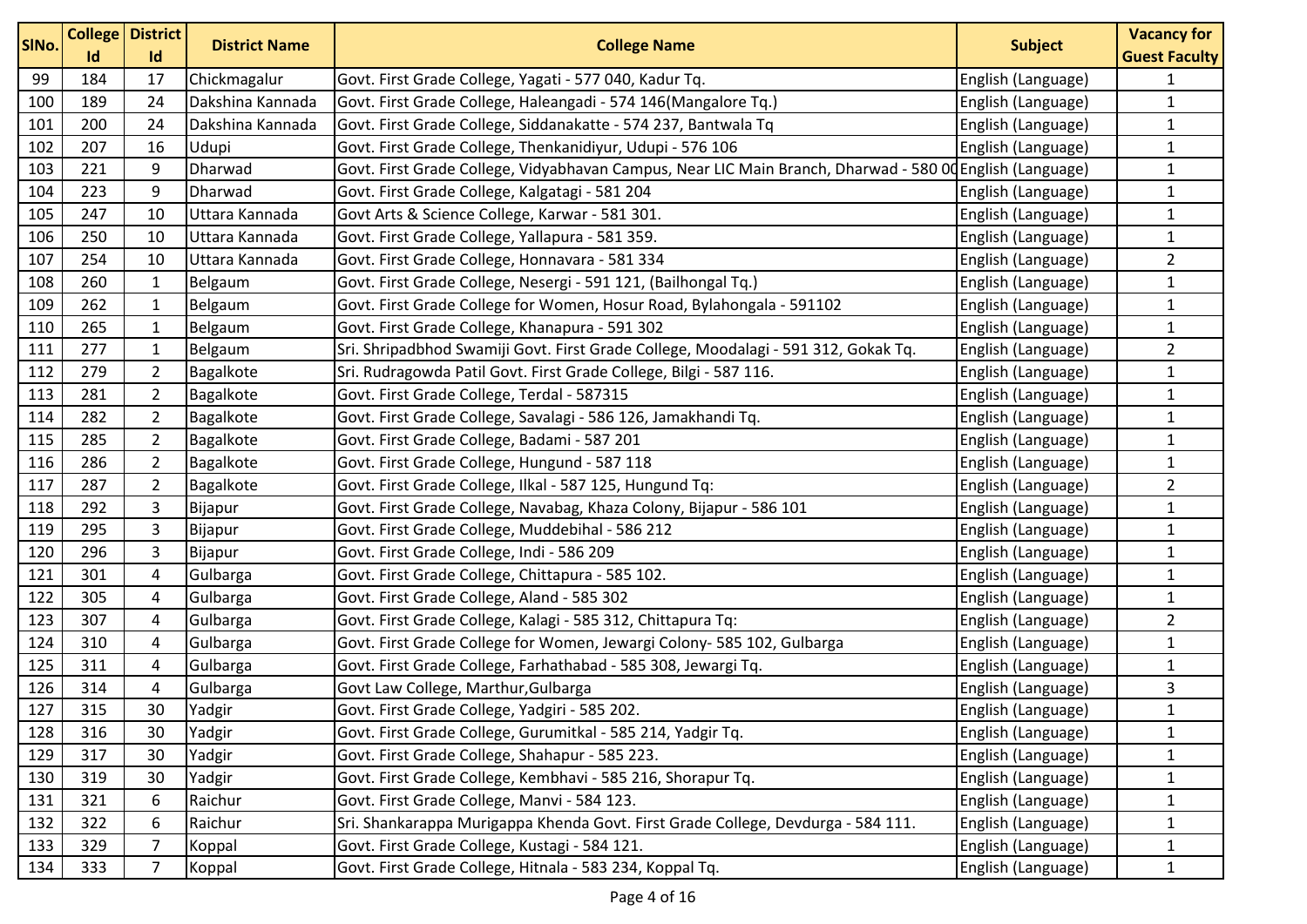| SINo. | Id                         | <b>College District</b><br>Id | <b>District Name</b>   | <b>College Name</b>                                                                                         | <b>Subject</b>             | <b>Vacancy for</b><br><b>Guest Faculty</b> |
|-------|----------------------------|-------------------------------|------------------------|-------------------------------------------------------------------------------------------------------------|----------------------------|--------------------------------------------|
| 135   | 336                        | $\overline{7}$                | Koppal                 | Govt. First Grade College, Hirevankalkunta - 583237, Yelburga Tq.                                           | English (Language)         | $\mathbf{1}$                               |
| 136   | 337                        | $\overline{7}$                | Koppal                 | Govt. First Grade College, Irkalgada - 583 237, Koppal Tq.                                                  | English (Language)         | $\mathbf{1}$                               |
| 137   | 338                        | $\overline{7}$                | Koppal                 | Govt. First Grade College, Kanakagiri - 584 119, Gangavathi Tq.                                             | English (Language)         | $\mathbf{1}$                               |
| 138   | 343                        | 12                            | <b>Bellary</b>         | Govt. First Grade College, Siraguppa - 583 121.                                                             | English (Language)         | $\mathbf 1$                                |
| 139   | 344                        | 12                            | Bellary                | Govt. First Grade College, Kurugod - 583 116                                                                | English (Language)         | $\mathbf 1$                                |
| 140   | 348                        | 12                            | Bellary                | Smt. Rudramba M P Prakash Govt. First Grade College, Huvinahadagali - 583 219                               | English (Language)         | $\mathbf{1}$                               |
| 141   | 352                        | 5                             | <b>Bidar</b>           | Govt. First Grade College, Bidar - 585 401.                                                                 | English (Language)         | $\mathbf 1$                                |
| 142   | 354                        | 5                             | <b>Bidar</b>           | Govt. First Grade College, Basavakalyana - 585 327                                                          | English (Language)         | $\mathbf{1}$                               |
| 143   | 355                        | 5                             | <b>Bidar</b>           | Govt. First Grade College, Bhalki - 585 328                                                                 | English (Language)         | $\mathbf{1}$                               |
| 144   | 361                        | 10                            | Uttara Kannada         | Govt. First Grade College, Dhandeli                                                                         | English (Language)         | $\mathbf{1}$                               |
| 145   | 374                        | 24                            | Dakshina Kannada       | Govt. First Grade College, Mudipu, Bantwala Tq.                                                             | English (Language)         | $\mathbf{1}$                               |
| 146   | 910                        | $\overline{2}$                | Bagalkote              | Govt First Grade Women college Yadahalli .Mudhol Tq Bagalkot District                                       | English (Language)         | $\mathbf{1}$                               |
| 147   | 912                        | 30                            | Yadgir                 | Residential Govt. First Grade College, Mudnal, Yadgir Dt                                                    | English (Language)         | $\mathbf{1}$                               |
| 148   | 915                        | 3                             | Bijapur                | Residential Govt. First Grade College, Adalageri, Mudhebihal Tq, Vijayapura Dist.                           | English (Language)         | $\mathbf 1$                                |
| 149   | 916                        | 6                             | Raichur                | Residential Govt. First Grade College, Kavithala, Manvi Tq. Raichur Dist                                    | English (Language)         | $\mathbf{1}$                               |
| 150   | 923                        | $\overline{7}$                | Koppal                 | Residential Govt. First Grade College, THALABALA, Koppal Dist.                                              | English (Language)         | $\mathbf{1}$                               |
|       | <b>Environment Science</b> |                               |                        |                                                                                                             |                            |                                            |
| 151   | 8                          | 20                            | Bangalore              | Govt. First Grade College, Vijayanagar, Bangalore - 560 104                                                 | <b>Environment Science</b> | 4                                          |
| 152   | 23                         | 21                            | <b>Bangalore Rural</b> | Govt. First Grade College, Vijaypura Road, Devanahalli - 562 110.                                           | <b>Environment Science</b> | $\mathbf 1$                                |
| 153   | 40                         | 18                            | Tumkur                 | Govt. First Grade College, Gubbi - 572 216.                                                                 | <b>Environment Science</b> | $\mathbf{1}$                               |
| 154   | 63                         | 19                            | Kolar                  | Govt. Boys College, Kolar - 563 101.                                                                        | <b>Environment Science</b> | $\overline{2}$                             |
| 155   | 69                         | 19                            | Kolar                  | Govt. First Grade College, 3rd cross BEO campus Robersonpet, K.G.F - 563 122, Bangarpe Environment Science  |                            | $\mathbf{1}$                               |
| 156   | 84                         | 26                            | <b>Mysore</b>          | Govt. First Grade College, T.Narasipura - 571 124                                                           | <b>Environment Science</b> | $\mathbf 1$                                |
| 157   | 85                         | 26                            | Mysore                 | Govt. First Grade College, Hanagodu - 571 105, Hunsur Tq.                                                   | <b>Environment Science</b> | $\mathbf 1$                                |
| 158   | 86                         | 26                            | Mysore                 | Govt. First Grade College for Women, Hunsur - 571 105                                                       | <b>Environment Science</b> | $\mathbf{1}$                               |
| 159   | 89                         | 26                            | <b>Mysore</b>          | Govt. First Grade College for Women, K.R.Nagar - 571 602.                                                   | <b>Environment Science</b> | $\mathbf 1$                                |
| 160   | 110                        | 22                            | Mandya                 | Govt. First Grade College, Melukote - 571 431, Pandavapura Tq.                                              | <b>Environment Science</b> | $\mathbf{1}$                               |
| 161   | 121                        | 23                            | Hassan                 | Y.D.D Govt. First Grade College, Belur - 573 115.                                                           | <b>Environment Science</b> | $\mathbf{1}$                               |
| 162   | 127                        | 23                            | Hassan                 | Govt. Home Science College for Women, N. E. Basic School, Rangoli Halla, Hassan - 573 2 Environment Science |                            | 1                                          |
| 163   | 132                        | 20                            | Bangalore              | Govt First Grade College Domlur, Bengaluru Dist                                                             | <b>Environment Science</b> | $\mathbf{1}$                               |
| 164   | 139                        | 15                            | Shimoga                | Govt. First Grade College, Shikaripura - 577 427.                                                           | <b>Environment Science</b> | $\mathbf{1}$                               |
| 165   | 147                        | 15                            | Shimoga                | Govt. First Grade College, Shimoga - 577 201                                                                | <b>Environment Science</b> | $\mathbf{1}$                               |
| 166   | 149                        | 15                            | Shimoga                | Govt. First Grade College, Rippanpet - 577 426, Hosanagara Tq.                                              | <b>Environment Science</b> | $\mathbf{1}$                               |
| 167   | 150                        | 15                            | Shimoga                | Govt. First Grade College, Shiralakoppa - 577 427, Shikaripura Tq:                                          | <b>Environment Science</b> | $\mathbf{1}$                               |
| 168   | 156                        | 13                            | Chitradurga            | Vedavathi Govt. First Grade College, Hiriyur - 572 143.                                                     | <b>Environment Science</b> | $\mathbf{1}$                               |
| 169   | 158                        | 13                            | Chitradurga            | Govt. First Grade College, Baramasagara - 577 519, Chitradurga Tq.                                          | <b>Environment Science</b> | $\mathbf{1}$                               |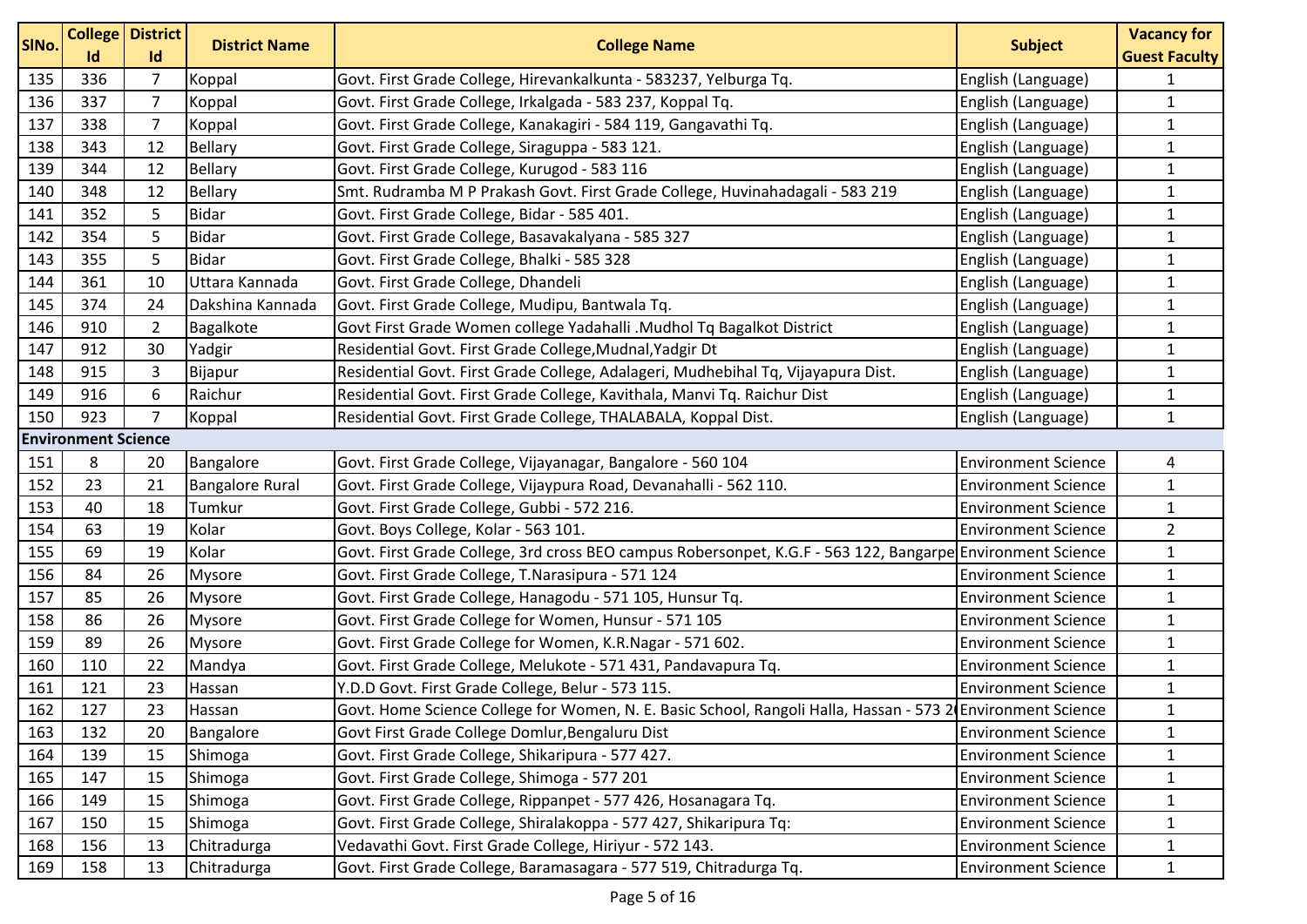| SINo.            |     | <b>College District</b> | <b>District Name</b> | <b>College Name</b>                                                                             | <b>Subject</b>             | <b>Vacancy for</b>   |  |
|------------------|-----|-------------------------|----------------------|-------------------------------------------------------------------------------------------------|----------------------------|----------------------|--|
|                  | Id  | Id                      |                      |                                                                                                 |                            | <b>Guest Faculty</b> |  |
| 170              | 159 | 13                      | Chitradurga          | Govt. First Grade College, Holalkere - 577 501                                                  | <b>Environment Science</b> | $\mathbf{1}$         |  |
| 171              | 165 | 14                      | Davanagere           | Govt. First Grade College, MCC B Block, Davanagere - 577 004                                    | <b>Environment Science</b> | $\overline{2}$       |  |
| 172              | 171 | 14                      | Davanagere           | Govt. First Grade College, Sante Bennur - 577 552, Channagiri Tq.                               | <b>Environment Science</b> | $\mathbf{1}$         |  |
| 173              | 172 | 14                      | Davanagere           | Govt. First Grade College, Basavapatna - 577 551, Channagiri Tq.                                | <b>Environment Science</b> | $\mathbf{1}$         |  |
| 174              | 175 | 17                      | Chickmagalur         | D. S. Bele Gowda Govt. First Grade College, Mudigere - 577 132.                                 | <b>Environment Science</b> | $\mathbf 1$          |  |
| 175              | 230 | 8                       | Gadag                | Govt. First Grade College, Mundargi - 582 118                                                   | <b>Environment Science</b> | $\mathbf{1}$         |  |
| 176              | 237 | 11                      | Haveri               | Govt. First Grade College, Akkialur - 581 102, (Hanagal Tq.)                                    | <b>Environment Science</b> | $\mathbf{1}$         |  |
| 177              | 249 | 10                      | Uttara Kannada       | Govt. First Grade College, Mundgod - 581 349.                                                   | <b>Environment Science</b> | $\mathbf{1}$         |  |
| 178              | 250 | 10                      | Uttara Kannada       | Govt. First Grade College, Yallapura - 581 359.                                                 | <b>Environment Science</b> | $\mathbf{1}$         |  |
| 179              | 292 | 3                       | Bijapur              | Govt. First Grade College, Navabag, Khaza Colony, Bijapur - 586 101                             | <b>Environment Science</b> | $\mathbf{1}$         |  |
| 180              | 303 | 4                       | Gulbarga             | Govt. First Grade College, Afzalpur - 585 301.                                                  | <b>Environment Science</b> | $\mathbf{1}$         |  |
| 181              | 316 | 30                      | Yadgir               | Govt. First Grade College, Gurumitkal - 585 214, Yadgir Tq.                                     | <b>Environment Science</b> | $\mathbf 1$          |  |
| 182              | 317 | 30                      | Yadgir               | Govt. First Grade College, Shahapur - 585 223.                                                  | <b>Environment Science</b> | $\mathbf{1}$         |  |
| 183              | 331 | $\overline{7}$          | Koppal               | Govt. First Grade College, Koppal - 583 231                                                     | <b>Environment Science</b> | $\mathbf 1$          |  |
| 184              | 344 | 12                      | Bellary              | Govt. First Grade College, Kurugod - 583 116                                                    | <b>Environment Science</b> | $\mathbf{1}$         |  |
| 185              | 347 | 12                      | <b>Bellary</b>       | Govt. First Grade College, Hospet - 583 201                                                     | <b>Environment Science</b> | $\mathbf{1}$         |  |
| 186              | 362 | 15                      | Shimoga              | Govt. First Grade College, Sagar                                                                | <b>Environment Science</b> | $\mathbf{1}$         |  |
| Geography        |     |                         |                      |                                                                                                 |                            |                      |  |
| 187              | 18  | 20                      | Bangalore            | Govt. First Grade College, Kengeri, Bangalore - 560 060                                         | Geography                  | $\mathbf{1}$         |  |
| 188              | 91  | 27                      | Chamarajanagar       | Govt. First Grade College, Hanur - 571 439, (Kollegal Tq.)                                      | Geography                  | $\mathbf{1}$         |  |
| 189              | 99  | 22                      | Mandya               | Govt. First Grade College, Sreerangapatna - 571 438.                                            | Geography                  | $\mathbf{1}$         |  |
| 190              | 221 | 9                       | Dharwad              | Govt. First Grade College, Vidyabhavan Campus, Near LIC Main Branch, Dharwad - 580 00 Geography |                            | $\overline{2}$       |  |
| 191              | 227 | 8                       | Gadag                | Sri. Benkappa Shankrappa Simhasanad Govt. First Grade College, Gajendragada - 582 114 Geography |                            | $\mathbf 1$          |  |
| 192              | 232 | 8                       | Gadag                | K H Patil Govt. First Grade College, Hulukoti - 582 205, Gadag Tq:                              | Geography                  | $\mathbf 1$          |  |
| 193              | 240 | 11                      | Haveri               | Govt. First Grade College, Ranebennur - 581 115                                                 | Geography                  | $\mathbf{1}$         |  |
| 194              | 254 | 10                      | Uttara Kannada       | Govt. First Grade College, Honnavara - 581 334                                                  | Geography                  | $\mathbf{1}$         |  |
| 195              | 271 | $\mathbf{1}$            | Belgaum              | Govt. First Grade College, H.B.C Colony, Athani - 591 304                                       | Geography                  | $\mathbf{1}$         |  |
| 196              | 279 | $\overline{2}$          | Bagalkote            | Sri. Rudragowda Patil Govt. First Grade College, Bilgi - 587 116.                               | Geography                  | $\mathbf{1}$         |  |
| 197              | 282 | $\overline{2}$          | Bagalkote            | Govt. First Grade College, Savalagi - 586 126, Jamakhandi Tq.                                   | Geography                  | $\mathbf{1}$         |  |
| 198              | 289 | $\overline{2}$          | Bagalkote            | Govt. First Grade College, Hunnur - 567 119, Jamakhandi Tq.                                     | Geography                  | $\mathbf{1}$         |  |
| 199              | 291 | $\overline{2}$          | Bagalkote            | Govt. First Grade College, Rabakavi banahatti - 587 311, Jamakhandi Tq.                         | Geography                  | $\mathbf{1}$         |  |
| Hindi (Language) |     |                         |                      |                                                                                                 |                            |                      |  |
| 200              | 17  | 20                      | Bangalore            | Govt. First Grade College, Hosur Road - 560 030, Sarjapur                                       | Hindi (Language)           | $\mathbf{1}$         |  |
| 201              | 28  | 28                      | Ramnagar             | Govt. First Grade College, Ramanagara - 571 511.                                                | Hindi (Language)           | 1                    |  |
| 202              | 29  | 28                      | Ramnagar             | Govt. First Grade Womens College, Ramangara - 571 511                                           | Hindi (Language)           | $\mathbf{1}$         |  |
| 203              | 39  | 18                      | Tumkur               | Govt. First Grade College, Kunigal - 572 130.                                                   | Hindi (Language)           | $\mathbf{1}$         |  |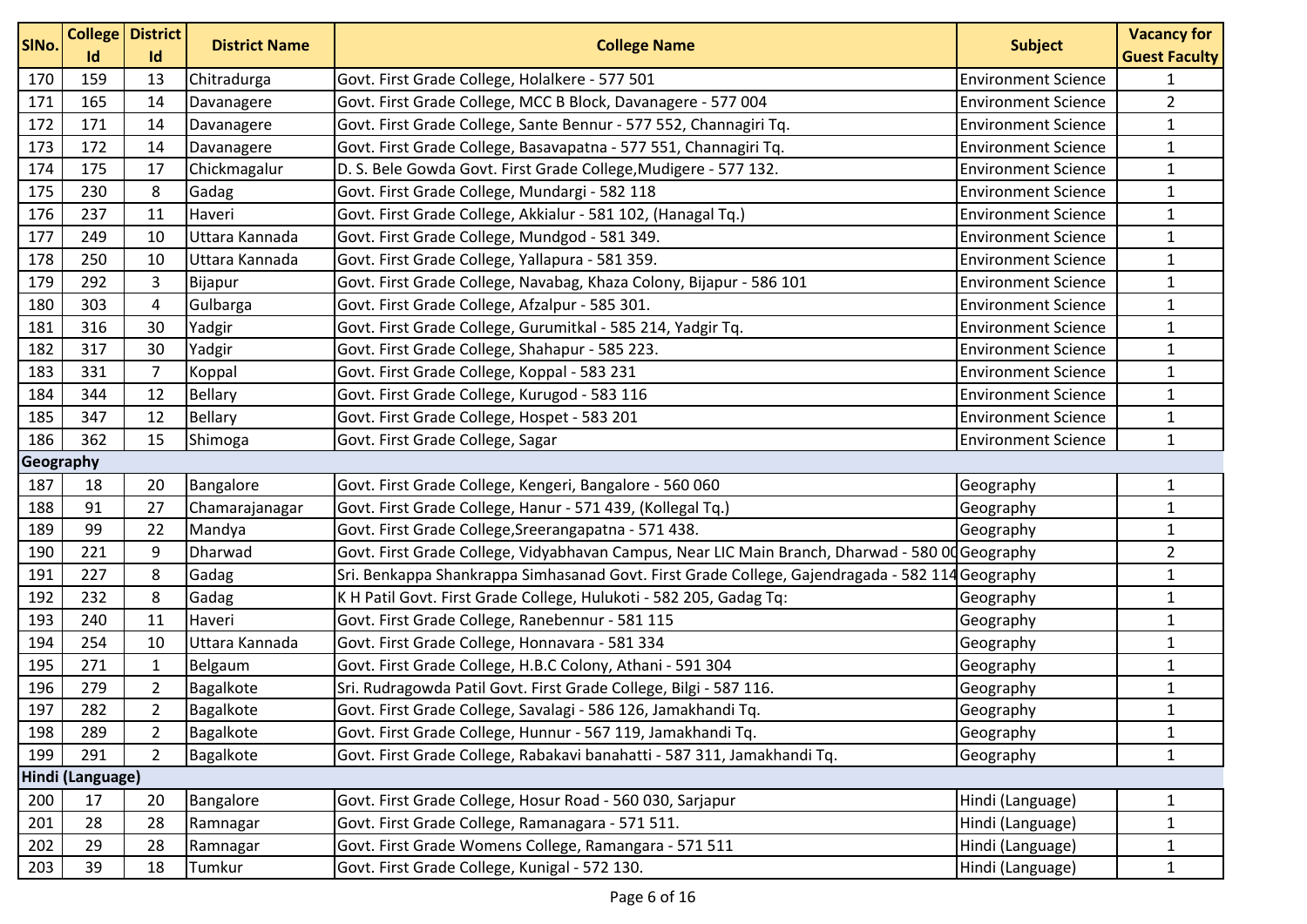| SINo.      | Id                          | <b>College</b> District<br>Id | <b>District Name</b> | <b>College Name</b>                                                                                     | <b>Subject</b>       | <b>Vacancy for</b><br><b>Guest Faculty</b> |
|------------|-----------------------------|-------------------------------|----------------------|---------------------------------------------------------------------------------------------------------|----------------------|--------------------------------------------|
| 204        | 57                          | 29                            | Chikkaballapur       | Govt. First Grade College, Shidlaghatta - 562 106.                                                      | Hindi (Language)     | 1                                          |
| 205        | 64                          | 19                            | Kolar                | Govt. College, Mulbagal - 563 131.                                                                      | Hindi (Language)     | $\mathbf{1}$                               |
| 206        | 65                          | 19                            | Kolar                | Govt. Womens College, Kolar - 563 101.                                                                  | Hindi (Language)     | $\mathbf{1}$                               |
| 207        | 66                          | 19                            | Kolar                | Govt. First Grade College, SULIKUNTE ROAD, Bangarpet - 563 114.                                         | Hindi (Language)     | $\mathbf{1}$                               |
| 208        | 69                          | 19                            | Kolar                | Govt. First Grade College, 3rd cross BEO campus Robersonpet, K.G.F - 563 122, Bangarpe Hindi (Language) |                      | $\mathbf{1}$                               |
| 209        | 72                          | 26                            | <b>Mysore</b>        | Maharanis Science College for Women, Mysore - 570 005.                                                  | Hindi (Language)     | $\overline{2}$                             |
| 210        | 73                          | 26                            | <b>Mysore</b>        | Govt. First Grade College, K.R.Nagar - 571 602.                                                         | Hindi (Language)     | $\mathbf{1}$                               |
| 211        | 74                          | 26                            | <b>Mysore</b>        | Sri. D Devaraj urs Govt. First Grade College, Hunsur - 571 105.                                         | Hindi (Language)     | $\mathbf{1}$                               |
| 212        | 86                          | 26                            | <b>Mysore</b>        | Govt. First Grade College for Women, Hunsur - 571 105                                                   | Hindi (Language)     | $\mathbf{1}$                               |
| 213        | 113                         | 23                            | Hassan               | Govt. Arts College, Hassan - 573 201.                                                                   | Hindi (Language)     | $\mathbf{1}$                               |
| 214        | 121                         | 23                            | Hassan               | Y.D.D Govt. First Grade College, Belur - 573 115.                                                       | Hindi (Language)     | $\mathbf{1}$                               |
| 215        | 145                         | 15                            | Shimoga              | Smt. Indiragandhi Govt. First Grade College for Women, Sagar - 577 401.                                 | Hindi (Language)     | $\mathbf 1$                                |
| 216        | 151                         | 13                            | Chitradurga          | Govt. Arts College, Chitradurga - 577 501.                                                              | Hindi (Language)     | $\mathbf{1}$                               |
| 217        | 172                         | 14                            | Davanagere           | Govt. First Grade College, Basavapatna - 577 551, Channagiri Tq.                                        | Hindi (Language)     | $\mathbf 1$                                |
| 218        | 175                         | 17                            | Chickmagalur         | D. S. Bele Gowda Govt. First Grade College, Mudigere - 577 132.                                         | Hindi (Language)     | $\mathbf{1}$                               |
| 219        | 207                         | 16                            | Udupi                | Govt. First Grade College, Thenkanidiyur, Udupi - 576 106                                               | Hindi (Language)     | $\mathbf{1}$                               |
| 220        | 212                         | 16                            | Udupi                | Govt. First Grade College, Kota padukere - 576 221, Udupi                                               | Hindi (Language)     | $\mathbf{1}$                               |
| 221        | 256                         | 10                            | Uttara Kannada       | Govt. First Grade College, Sirsi - 581 401                                                              | Hindi (Language)     | $\mathbf{1}$                               |
| 222        | 297                         | 3                             | Bijapur              | Govt. First Grade College, Sindagi - 586 128                                                            | Hindi (Language)     | $\mathbf{1}$                               |
| 223        | 299                         | 4                             | Gulbarga             | Govt. College, Sedam Road, Gulbarga - 585 105.                                                          | Hindi (Language)     | $\overline{2}$                             |
| 224        | 309                         | 4                             | Gulbarga             | Govt. First Grade College, Mahagaov Cross - 585 316, Gulbarga                                           | Hindi (Language)     | $\mathbf{1}$                               |
| 225        | 324                         | 6                             | Raichur              | Govt. First Grade College, Raichur - 584 101                                                            | Hindi (Language)     | $\mathbf{1}$                               |
| 226        | 387                         | 18                            | Tumkur               | Govt. First Grade College for Women, Tumkur                                                             | Hindi (Language)     | $\mathbf{1}$                               |
|            | <b>HOME SCIENCE</b>         |                               |                      |                                                                                                         |                      |                                            |
| 227        | 4                           | 20                            | Bangalore            | Smt.V.H.D.Central Institute of Home Science College for Women, Bangalore - 560 001.                     | <b>HOME SCIENCE</b>  | 11                                         |
| 228        | 72                          | 26                            | <b>Mysore</b>        | Maharanis Science College for Women, Mysore - 570 005.                                                  | <b>HOME SCIENCE</b>  | $\mathbf{1}$                               |
| 229        | 127                         | 23                            | Hassan               | Govt. Home Science College for Women, N. E. Basic School, Rangoli Halla, Hassan - 573 2 HOME SCIENCE    |                      | $\mathbf{1}$                               |
|            | <b>Industrial Chemistry</b> |                               |                      |                                                                                                         |                      |                                            |
| 230        | 138                         | 15                            | Shimoga              | Sir.M.Vishweshwaraiah Govt. Science College, Bommanakatte, Bhadravathi - 577 302.                       | Industrial Chemistry | 1                                          |
| Journalism |                             |                               |                      |                                                                                                         |                      |                                            |
| 231        | 8                           | 20                            | Bangalore            | Govt. First Grade College, Vijayanagar, Bangalore - 560 104                                             | Journalism           | $\overline{2}$                             |
| 232        | 11                          | 20                            | Bangalore            | Govt. First Grade College, Rajajinagar - 560 010, Bangalore.                                            | Journalism           | $\mathbf{1}$                               |
| 233        | 31                          | 28                            | Ramnagar             | Govt. First Grade College, Channapatna- 571 501.                                                        | Journalism           | $\mathbf{1}$                               |
| 234        | 63                          | 19                            | Kolar                | Govt. Boys College, Kolar - 563 101.                                                                    | Journalism           | $\mathbf{1}$                               |
| 235        | 98                          | 22                            | Mandya               | Govt. Womens College, M.C.Road, Mandya - 571 401.                                                       | Journalism           | $\mathbf{1}$                               |
| 236        | 173                         | 17                            | Chickmagalur         | I.D.S.G.Govt. College, Chikkamagalur - 577 102.                                                         | Journalism           | $\mathbf{1}$                               |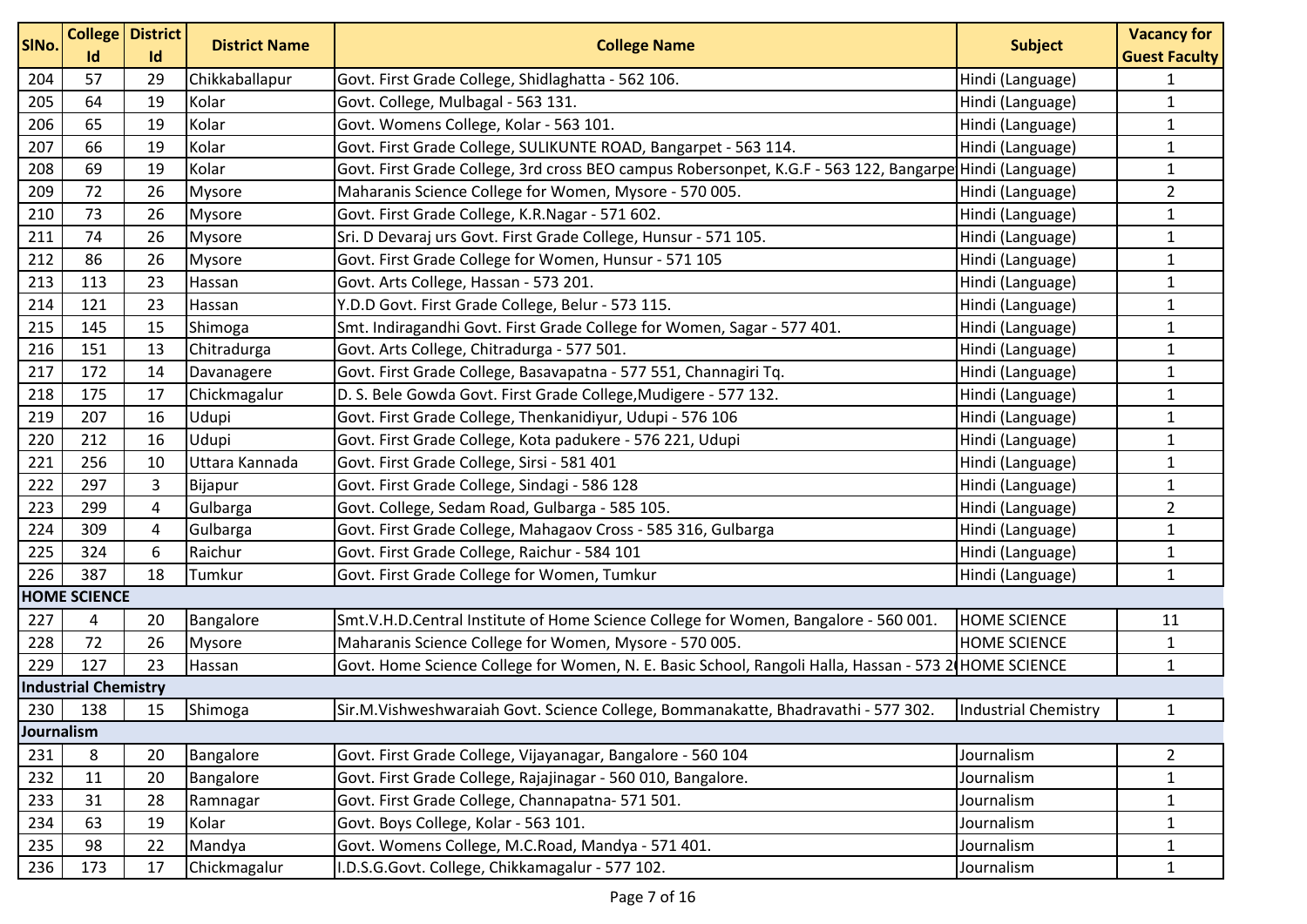| SINo. | <b>College</b><br>Id | <b>District</b><br>Id | <b>District Name</b> | <b>College Name</b>                                                                              | <b>Subject</b>     | <b>Vacancy for</b><br><b>Guest Faculty</b> |
|-------|----------------------|-----------------------|----------------------|--------------------------------------------------------------------------------------------------|--------------------|--------------------------------------------|
| 237   | 182                  | 17                    | Chickmagalur         | Govt. First Grade College, Kalasa - 577 124, Sringeri Tq.                                        | Journalism         | $\mathbf{1}$                               |
| 238   | 197                  | 24                    | Dakshina Kannada     | Govt. First Grade College, Mangalore Carstreet, Mangalore - 575 001                              | Journalism         | $\mathbf{1}$                               |
| 239   | 209                  | 16                    | Udupi                | Dr.G.Shankar Govt. Women First Grade College & PG Centre, Ajjarakadu, Udupi - 576 101 Journalism |                    | $\mathbf{1}$                               |
| 240   | 908                  | 23                    | Hassan               | Govt. First Grade College for Women, Gandada Koti, Hassan.                                       | Journalism         | $\mathbf{1}$                               |
|       | Kannada (Language)   |                       |                      |                                                                                                  |                    |                                            |
| 241   | 9                    | 20                    | Bangalore            | Govt. First Grade College, K.R.Puram, Bangalore - 560 036.                                       | Kannada (Language) | $\mathbf{1}$                               |
| 242   | 37                   | 28                    | Ramnagar             | Govt. Law College, Ramanagar - 571 511                                                           | Kannada (Language) | $\mathbf{1}$                               |
| 243   | 53                   | 18                    | Tumkur               | Govt First Grade College, B.H. Road, Tumkur                                                      | Kannada (Language) | $\mathbf{1}$                               |
| 244   | 61                   | 19                    | Kolar                | Govt. First Grade College, Vemagal - 563 157, Chinthamani Tq.                                    | Kannada (Language) | $\mathbf{1}$                               |
| 245   | 64                   | 19                    | Kolar                | Govt. College, Mulbagal - 563 131.                                                               | Kannada (Language) | $\mathbf{1}$                               |
| 246   | 65                   | 19                    | Kolar                | Govt. Womens College, Kolar - 563 101.                                                           | Kannada (Language) | $\mathbf{1}$                               |
| 247   | 67                   | 19                    | Kolar                | Govt. First Grade College, Srinivasapura - 563 135.                                              | Kannada (Language) | $\mathbf{1}$                               |
| 248   | 71                   | 19                    | Kolar                | Govt. Law College, Kolar - 563 101                                                               | Kannada (Language) | $\mathbf{1}$                               |
| 249   | 75                   | 26                    | Mysore               | Maharans Arts College for Women, JLB Road, Mysore - 570 005                                      | Kannada (Language) | $\mathbf{1}$                               |
| 250   | 95                   | 27                    | Chamarajanagar       | Govt. First Grade College, Kuderu - 571 316, Chamarajanagar Tq.                                  | Kannada (Language) | $\mathbf{1}$                               |
| 251   | 119                  | 23                    | Hassan               | Govt. First Grade College, Sakaleshpura - 573 134.                                               | Kannada (Language) | $\mathbf{1}$                               |
| 252   | 132                  | 20                    | Bangalore            | Govt First Grade College Domlur, Bengaluru Dist                                                  | Kannada (Language) | $\mathbf{1}$                               |
| 253   | 133                  | 23                    | Hassan               | Govt. First Grade College, Mosalehosalli - 573 212, Hassan Tq.                                   | Kannada (Language) | $\mathbf{1}$                               |
| 254   | 136                  | 23                    | Hassan               | Govt. Law College, M.G.Road, Vidyanagar, Hassan - 573 201                                        | Kannada (Language) | $\mathbf{1}$                               |
| 255   | 137                  | 23                    | Hassan               | Govt. Law College, Holenarasipura - 573 211                                                      | Kannada (Language) | $\mathbf{1}$                               |
| 256   | 159                  | 13                    | Chitradurga          | Govt. First Grade College, Holalkere - 577 501                                                   | kannada (Language) | $\overline{2}$                             |
| 257   | 164                  | 14                    | Davanagere           | Govt. First Grade College, Nyamathi - 577 223, (Honnali Tq.)                                     | Kannada (Language) | $\mathbf{1}$                               |
| 258   | 168                  | 14                    | Davanagere           | Govt. First Grade College, Harihara - 577 601                                                    | Kannada (Language) | $\mathbf{1}$                               |
| 259   | 172                  | 14                    | Davanagere           | Govt. First Grade College, Basavapatna - 577 551, Channagiri Tq.                                 | Kannada (Language) | $\mathbf{1}$                               |
| 260   | 184                  | 17                    | Chickmagalur         | Govt. First Grade College, Yagati - 577 040, Kadur Tq.                                           | Kannada (Language) | $\mathbf{1}$                               |
| 261   | 187                  | 24                    | Dakshina Kannada     | Govt. First Grade College, Belthangadi - 574 214.                                                | Kannada (Language) | $\mathbf{1}$                               |
| 262   | 188                  | 24                    | Dakshina Kannada     | Govt. First Grade College, Bettampadi - 574 259, (Puttur Tq.)                                    | Kannada (Language) | $\mathbf{1}$                               |
| 263   | 190                  | 24                    | Dakshina Kannada     | Dr. K Shivram Karanth Govt. First Grade College, Bellare - 574 212, (Sulya Tq.)                  | Kannada (Language) | $\mathbf{1}$                               |
| 264   | 197                  | 24                    | Dakshina Kannada     | Govt. First Grade College, Mangalore Carstreet, Mangalore - 575 001                              | Kannada (Language) | $\mathbf 1$                                |
| 265   | 204                  | 16                    | Udupi                | Govt. First Grade College, Karkala - 574 104.                                                    | Kannada (Language) | $\mathbf{1}$                               |
| 266   | 206                  | 16                    | Udupi                | Govt. First Grade College, Kaapu - 574 106, (Udupi Tq.)                                          | Kannada (Language) | $\mathbf{1}$                               |
| 267   | 211                  | 16                    | Udupi                | Govt. First Grade College, Kundapura - 576 222                                                   | Kannada (Language) | $\mathbf{1}$                               |
| 268   | 214                  | 25                    | Madikeri             | Govt. First Grade College, Napoklu, Madikeri Tq                                                  | Kannada (Language) | $\mathbf{1}$                               |
| 269   | 216                  | 25                    | Madikeri             | Govt. First Grade College, Virajpet - 571 218                                                    | Kannada (Language) | $\overline{2}$                             |
| 270   | 231                  | 8                     | Gadag                | Govt. First Grade College, (Mun School Campus), Gadag - 582 101                                  | Kannada (Language) | $\mathbf{1}$                               |
| 271   | 264                  | $\mathbf{1}$          | Belgaum              | Govt. First Grade College, Hukkeri - 591 309                                                     | Kannada (Language) | $\mathbf{1}$                               |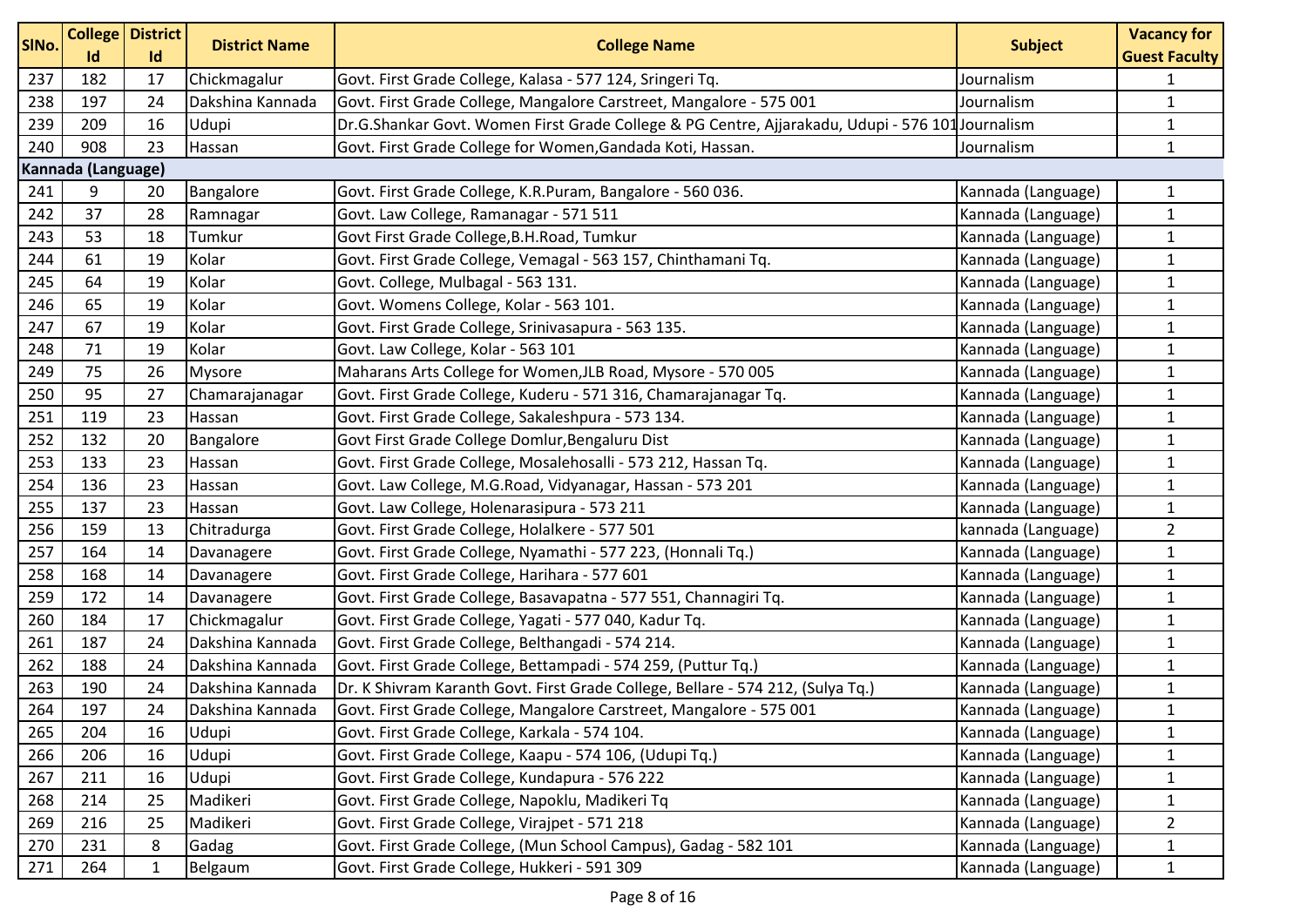| SINo. | Id                 | <b>College District</b><br>Id | <b>District Name</b> | <b>College Name</b>                                                           | <b>Subject</b>     | <b>Vacancy for</b><br><b>Guest Faculty</b> |
|-------|--------------------|-------------------------------|----------------------|-------------------------------------------------------------------------------|--------------------|--------------------------------------------|
| 272   | 279                | $\overline{2}$                | Bagalkote            | Sri. Rudragowda Patil Govt. First Grade College, Bilgi - 587 116.             | Kannada (Language) | $\mathbf{1}$                               |
| 273   | 281                | $\overline{2}$                | Bagalkote            | Govt. First Grade College, Terdal - 587315                                    | Kannada (Language) | $\mathbf{1}$                               |
| 274   | 287                | $\overline{2}$                | Bagalkote            | Govt. First Grade College, Ilkal - 587 125, Hungund Tq:                       | Kannada (Language) | $\overline{2}$                             |
| 275   | 289                | $\overline{2}$                | Bagalkote            | Govt. First Grade College, Hunnur - 567 119, Jamakhandi Tq.                   | Kannada (Language) | $\mathbf{1}$                               |
| 276   | 292                | 3                             | Bijapur              | Govt. First Grade College, Navabag, Khaza Colony, Bijapur - 586 101           | Kannada (Language) | $\mathbf{1}$                               |
| 277   | 297                | 3                             | Bijapur              | Govt. First Grade College, Sindagi - 586 128                                  | Kannada (Language) | $\mathbf{1}$                               |
| 278   | 299                | $\overline{4}$                | Gulbarga             | Govt. College, Sedam Road, Gulbarga - 585 105.                                | Kannada (Language) | 3                                          |
| 279   | 301                | 4                             | Gulbarga             | Govt. First Grade College, Chittapura - 585 102.                              | Kannada (Language) | $\mathbf{1}$                               |
| 280   | 307                | 4                             | Gulbarga             | Govt. First Grade College, Kalagi - 585 312, Chittapura Tq:                   | Kannada (Language) | $\mathbf{1}$                               |
| 281   | 308                | 4                             | Gulbarga             | Govt. First Grade College, Karjagi - 585 245, Afzalpura Tq:                   | Kannada (Language) | $\mathbf{1}$                               |
| 282   | 315                | 30                            | Yadgir               | Govt. First Grade College, Yadgiri - 585 202.                                 | Kannada (Language) | $\mathbf{1}$                               |
| 283   | 317                | 30                            | Yadgir               | Govt. First Grade College, Shahapur - 585 223.                                | Kannada (Language) | $\overline{2}$                             |
| 284   | 318                | 30                            | Yadgir               | Govt. First Grade College, Surapura - 585 224.                                | Kannada (Language) | $\mathbf{1}$                               |
| 285   | 348                | 12                            | <b>Bellary</b>       | Smt. Rudramba M P Prakash Govt. First Grade College, Huvinahadagali - 583 219 | Kannada (Language) | $\mathbf 1$                                |
| 286   | 359                | 5                             | <b>Bidar</b>         | Govt. First Grade College, Hulsooru - 585 416, Basavakalyana Tq.              | Kannada (Language) | $\mathbf{1}$                               |
| 287   | 372                | $\mathbf{1}$                  | Belgaum              | Govt First Grade College Harugeri, Belagum Dist                               | Kannada (Language) | $\overline{2}$                             |
| 288   | 374                | 24                            | Dakshina Kannada     | Govt. First Grade College, Mudipu, Bantwala Tq.                               | Kannada (Language) | $\mathbf{1}$                               |
| 289   | 916                | 6                             | Raichur              | Residential Govt. First Grade College, Kavithala, Manvi Tq. Raichur Dist      | Kannada (Language) | $\mathbf 1$                                |
| Law   |                    |                               |                      |                                                                               |                    |                                            |
| 290   | 37                 | 28                            | Ramnagar             | Govt. Law College, Ramanagar - 571 511                                        | Law                | $\overline{7}$                             |
| 291   | 136                | 23                            | Hassan               | Govt. Law College, M.G.Road, Vidyanagar, Hassan - 573 201                     | Law                | $\mathbf{1}$                               |
| 292   | 137                | 23                            | Hassan               | Govt. Law College, Holenarasipura - 573 211                                   | Law                | $\mathbf{1}$                               |
| 293   | 314                | $\overline{4}$                | Gulbarga             | Govt Law College, Marthur, Gulbarga                                           | Law                | 6                                          |
|       | Marathi (Language) |                               |                      |                                                                               |                    |                                            |
| 294   | 381                | 1                             | Belgaum              | Govt. First Grade College, Beedi, Khanapura Tq.                               | Marathi (Language) | $\mathbf{1}$                               |
|       | <b>Mathematics</b> |                               |                      |                                                                               |                    |                                            |
| 295   | 6                  | 20                            | Bangalore            | Maharanis Science College for Women, Bangalore - 560 001.                     | Mathematics        | $\mathbf{1}$                               |
| 296   | 38                 | 18                            | Tumkur               | Govt. First Grade College, Sira - 572 137.                                    | Mathematics        | $\mathbf{1}$                               |
| 297   | 40                 | 18                            | Tumkur               | Govt. First Grade College, Gubbi - 572 216.                                   | Mathematics        | 1                                          |
| 298   | 48                 | 18                            | Tumkur               | Govt. First Grade College, Tiptur - 572 201                                   | Mathematics        | $\mathbf{1}$                               |
| 299   | 54                 | 29                            | Chikkaballapur       | Govt. College, M.G.Road, Chikkaballapur - 562 101.                            | Mathematics        | $\mathbf{1}$                               |
| 300   | 64                 | 19                            | Kolar                | Govt. College, Mulbagal - 563 131.                                            | Mathematics        | $\overline{2}$                             |
| 301   | 72                 | 26                            | <b>Mysore</b>        | Maharanis Science College for Women, Mysore - 570 005.                        | Mathematics        | $\mathbf{1}$                               |
| 302   | 74                 | 26                            | Mysore               | Sri. D Devaraj urs Govt. First Grade College, Hunsur - 571 105.               | Mathematics        | 4                                          |
| 303   | 83                 | 26                            | <b>Mysore</b>        | Govt. First Grade College, Ooty Road, Nanjangudu - 571 301                    | Mathematics        | $\mathbf{1}$                               |
| 304   | 87                 | 26                            | Mysore               | Govt. First Grade College, Siddartha Layout - 570 011, Mysore                 | Mathematics        | $\mathbf{1}$                               |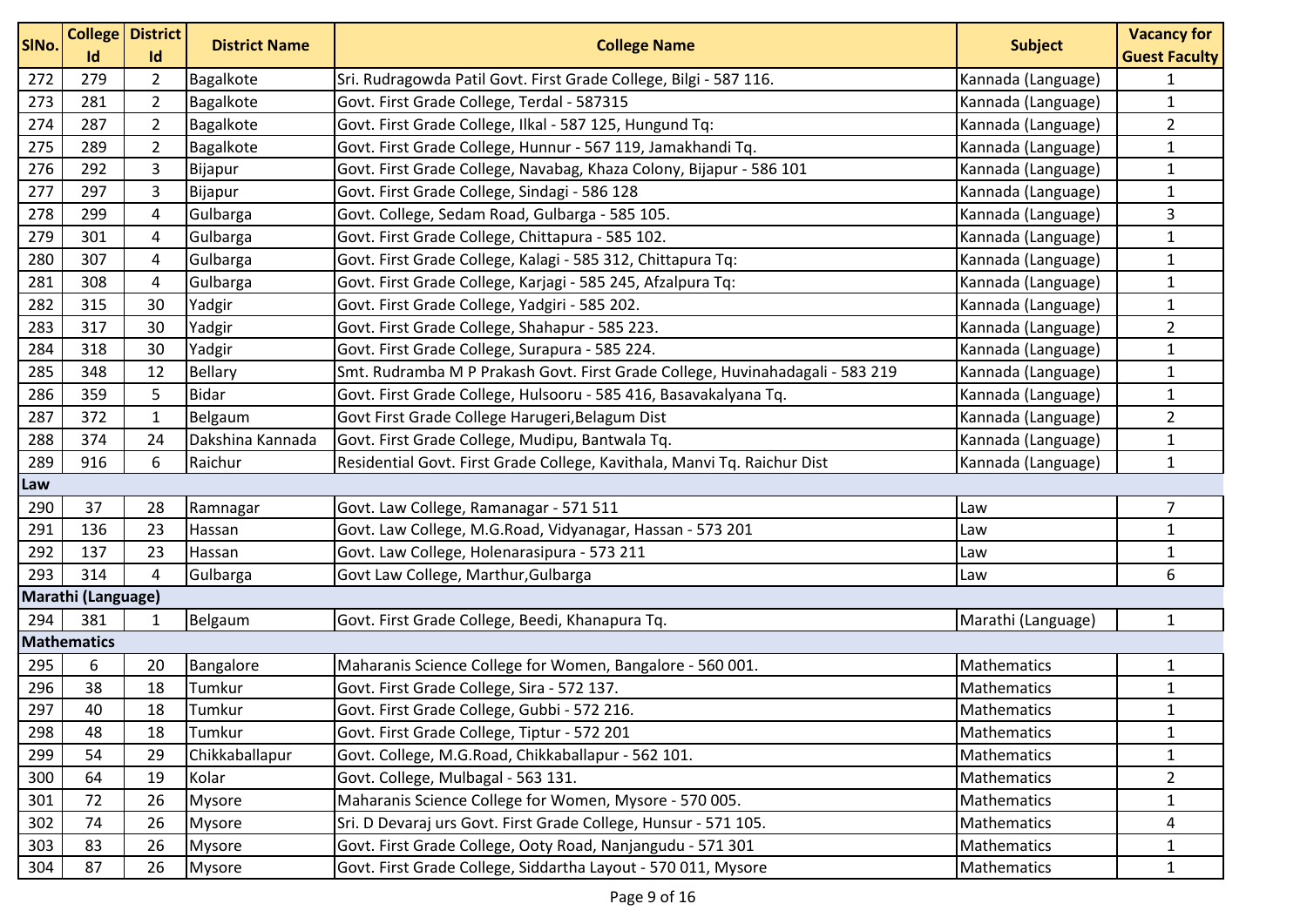| SINo. |     | <b>College District</b> | <b>District Name</b> | <b>College Name</b>                                                                                   | <b>Subject</b>     | <b>Vacancy for</b>   |
|-------|-----|-------------------------|----------------------|-------------------------------------------------------------------------------------------------------|--------------------|----------------------|
|       | Id  | Id                      |                      |                                                                                                       |                    | <b>Guest Faculty</b> |
| 305   | 98  | 22                      | Mandya               | Govt. Womens College, M.C.Road, Mandya - 571 401.                                                     | <b>Mathematics</b> | $\mathbf{1}$         |
| 306   | 106 | 22                      | Mandya               | Govt. First Grade College, Pandavapura - 571 434                                                      | Mathematics        | $\mathbf{1}$         |
| 307   | 114 | 23                      | Hassan               | Govt. First Grade College for Women, NEAR STADIUM, M.G.ROAD, Hassan - 573 201                         | Mathematics        | $\mathbf{1}$         |
| 308   | 117 | 23                      | Hassan               | Govt. First Grade Womens College, Holenarasipura - 573 211                                            | Mathematics        | $\mathbf{1}$         |
| 309   | 124 | 23                      | Hassan               | Govt. First Grade College, Channarayapatna - 573 116.                                                 | Mathematics        | $\mathbf{1}$         |
| 310   | 148 | 15                      | Shimoga              | Govt. First Grade College, Thirthahalli - 577 432                                                     | Mathematics        | $\mathbf{1}$         |
| 311   | 150 | 15                      | Shimoga              | Govt. First Grade College, Shiralakoppa - 577 427, Shikaripura Tq:                                    | Mathematics        | $\mathbf{1}$         |
| 312   | 152 | 13                      | Chitradurga          | H.P.C.C.Govt. College, Challakere - 577 522.                                                          | Mathematics        | $\mathbf{1}$         |
| 313   | 153 | 13                      | Chitradurga          | Govt. Science College, Chitradurga - 577 501.                                                         | <b>Mathematics</b> | $\mathbf{1}$         |
| 314   | 162 | 14                      | Davanagere           | Sri Sri Shivalingeshwara Swamy Govt. First Grade College, Channagiri - 577 213.                       | Mathematics        | $\mathbf 1$          |
| 315   | 171 | 14                      | Davanagere           | Govt. First Grade College, Sante Bennur - 577 552, Channagiri Tq.                                     | <b>Mathematics</b> | $\mathbf{1}$         |
| 316   | 174 | 17                      | Chickmagalur         | Govt. First Grade College, Koppa - 577 126.                                                           | Mathematics        | $\mathbf{1}$         |
| 317   | 188 | 24                      | Dakshina Kannada     | Govt. First Grade College, Bettampadi - 574 259, (Puttur Tq.)                                         | Mathematics        | $\mathbf{1}$         |
| 318   | 196 | 24                      | Dakshina Kannada     | Govt. First Grade College, Sullya - 574 239                                                           | <b>Mathematics</b> | $\mathbf{1}$         |
| 319   | 220 | 9                       | Dharwad              | Govt. First Grade College, Rajanagar, Hubli - 580 032                                                 | Mathematics        | $\mathbf{1}$         |
| 320   | 240 | 11                      | Haveri               | Govt. First Grade College, Ranebennur - 581 115                                                       | Mathematics        | $\mathbf{1}$         |
| 321   | 268 | $\mathbf{1}$            | Belgaum              | Smt. I S Yadawad Govt. First Grade College, Ramadurga - 591 123                                       | <b>Mathematics</b> | $\overline{2}$       |
| 322   | 271 | $\mathbf{1}$            | Belgaum              | Govt. First Grade College, H.B.C Colony, Athani - 591 304                                             | Mathematics        | $\mathbf{1}$         |
| 323   | 273 | $\mathbf{1}$            | Belgaum              | Govt. First Grade College, Kittur 591 115, Bylahongala Tq:                                            | Mathematics        | $\mathbf{1}$         |
| 324   | 275 | $\mathbf{1}$            | Belgaum              | Govt. First Grade College, Pashchapura 591 122, Hukkeri Tq.                                           | <b>Mathematics</b> | $\mathbf{1}$         |
| 325   | 278 | $\mathbf{1}$            | Belgaum              | Govt. First Grade College, Yaragatti 591 129, Saundatti Tq.                                           | Mathematics        | $\mathbf{1}$         |
| 326   | 283 | $\overline{2}$          | Bagalkote            | Govt. First Grade College, Navangar, Bagalkot Sector No.49, Old Zp, Bagalkot - 587 101                | Mathematics        | $\overline{2}$       |
| 327   | 294 | $\overline{3}$          | Bijapur              | Govt. First Grade College, Basavanabagewadi - 586 203                                                 | Mathematics        | $\mathbf{1}$         |
| 328   | 295 | $\mathsf 3$             | Bijapur              | Govt. First Grade College, Muddebihal - 586 212                                                       | Mathematics        | $\overline{2}$       |
| 329   | 299 | $\overline{a}$          | Gulbarga             | Govt. College, Sedam Road, Gulbarga - 585 105.                                                        | Mathematics        | $\mathbf{1}$         |
| 330   | 307 | 4                       | Gulbarga             | Govt. First Grade College, Kalagi - 585 312, Chittapura Tq:                                           | Mathematics        | $\mathbf{1}$         |
| 331   | 312 | 4                       | Gulbarga             | Govt. First Grade College, Madana hipparaga - 585 282, Aland Tq.                                      | Mathematics        | $\mathbf{1}$         |
| 332   | 315 | 30                      | Yadgir               | Govt. First Grade College, Yadgiri - 585 202.                                                         | Mathematics        | $\mathbf{1}$         |
| 333   | 317 | 30                      | Yadgir               | Govt. First Grade College, Shahapur - 585 223.                                                        | Mathematics        | 5                    |
| 334   | 319 | 30                      | Yadgir               | Govt. First Grade College, Kembhavi - 585 216, Shorapur Tq.                                           | Mathematics        | $\mathbf{1}$         |
| 335   | 324 | 6                       | Raichur              | Govt. First Grade College, Raichur - 584 101                                                          | Mathematics        | $\overline{2}$       |
| 336   | 325 | 6                       | Raichur              | Govt. First Grade College, Lingasagur - 584 122                                                       | Mathematics        | $\mathbf{1}$         |
| 337   | 327 | 6                       | Raichur              | Govt. First Grade College, Mudgal - 584 125, Lingasagur Tq.                                           | Mathematics        | $\mathbf{1}$         |
| 338   | 340 | 12                      | <b>Bellary</b>       | Smt. Saraladevi Satheshchandra Agarwal Govt. First Grade College, S. N Pet, Bellary - 583 Mathematics |                    | 1                    |
| 339   | 341 | 12                      | Bellary              | Gangavathi Venkataramanashetty Padmavathamma Govt. First Grade College, Hagaribon Mathematics         |                    | $\mathbf{1}$         |
| 340   | 343 | 12                      | Bellary              | Govt. First Grade College, Siraguppa - 583 121.                                                       | Mathematics        | $\mathbf{1}$         |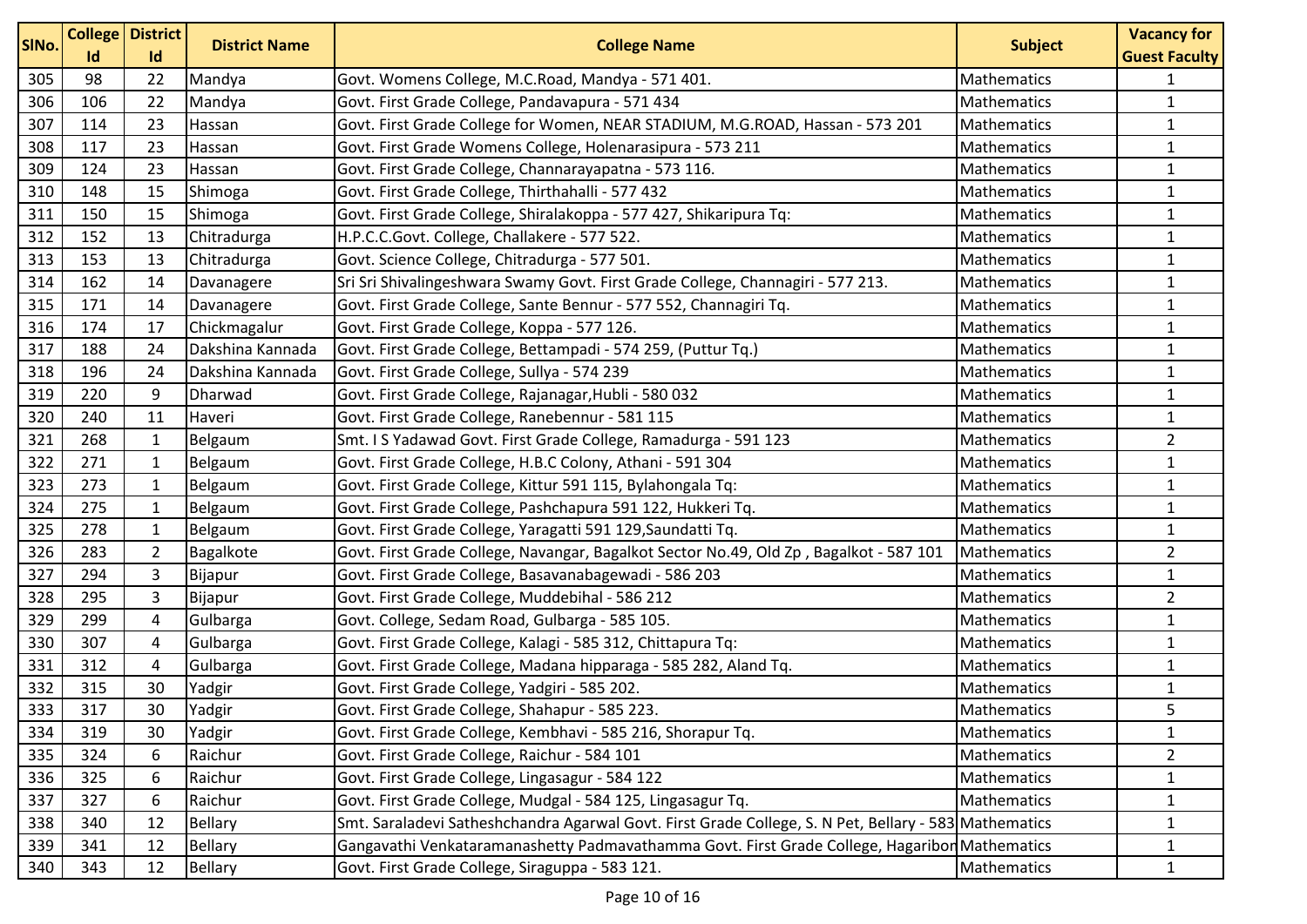| SINo.          | <b>Id</b>    | <b>College District</b><br>Id | <b>District Name</b>   | <b>College Name</b>                                                                           | <b>Subject</b> | <b>Vacancy for</b><br><b>Guest Faculty</b> |  |  |
|----------------|--------------|-------------------------------|------------------------|-----------------------------------------------------------------------------------------------|----------------|--------------------------------------------|--|--|
| 341            | 344          | 12                            | <b>Bellary</b>         | Govt. First Grade College, Kurugod - 583 116                                                  | Mathematics    | 1                                          |  |  |
| 342            | 348          | 12                            | <b>Bellary</b>         | Smt. Rudramba M P Prakash Govt. First Grade College, Huvinahadagali - 583 219                 | Mathematics    | $\mathbf{1}$                               |  |  |
| 343            | 357          | 5                             | <b>Bidar</b>           | Govt. First Grade College, Kodambal Road, Chitaguppa - 585 412, Humnabaad Tq:                 | Mathematics    | 1                                          |  |  |
| 344            | 361          | 10                            | Uttara Kannada         | Govt. First Grade College, Dhandeli                                                           | Mathematics    | $\mathbf{1}$                               |  |  |
| 345            | 912          | 30                            | Yadgir                 | Residential Govt. First Grade College, Mudnal, Yadgir Dt                                      | Mathematics    | $\overline{2}$                             |  |  |
| 346            | 915          | 3                             | Bijapur                | Residential Govt. First Grade College, Adalageri, Mudhebihal Tq, Vijayapura Dist.             | Mathematics    | $\mathbf{1}$                               |  |  |
|                | Microbiology |                               |                        |                                                                                               |                |                                            |  |  |
| 347            | 5            | 20                            | Bangalore              | Govt. Science College, N.T.Road, Bangalore - 560 001.                                         | Microbiology   | 4                                          |  |  |
| 348            | 6            | 20                            | Bangalore              | Maharanis Science College for Women, Bangalore - 560 001.                                     | Microbiology   | 5                                          |  |  |
| 349            | 138          | 15                            | Shimoga                | Sir.M.Vishweshwaraiah Govt. Science College, Bommanakatte, Bhadravathi - 577 302.             | Microbiology   | $\mathbf{1}$                               |  |  |
| 350            | 153          | 13                            | Chitradurga            | Govt. Science College, Chitradurga - 577 501.                                                 | Microbiology   | $\overline{2}$                             |  |  |
| <b>Physics</b> |              |                               |                        |                                                                                               |                |                                            |  |  |
| 351            | 6            | 20                            | Bangalore              | Maharanis Science College for Women, Bangalore - 560 001.                                     | Physics        | 1                                          |  |  |
| 352            | 9            | 20                            | Bangalore              | Govt. First Grade College, K.R.Puram, Bangalore - 560 036.                                    | Physics        | $\mathbf{1}$                               |  |  |
| 353            | 26           | 21                            | <b>Bangalore Rural</b> | Govt. First Grade College, Nelamangala - 562 123                                              | Physics        | $\mathbf{1}$                               |  |  |
| 354            | 31           | 28                            | Ramnagar               | Govt. First Grade College, Channapatna- 571 501.                                              | Physics        | $\mathbf{1}$                               |  |  |
| 355            | 53           | 18                            | Tumkur                 | Govt First Grade College, B.H. Road, Tumkur                                                   | <b>Physics</b> | $\mathbf{1}$                               |  |  |
| 356            | 64           | 19                            | Kolar                  | Govt. College, Mulbagal - 563 131.                                                            | Physics        | $\mathbf{1}$                               |  |  |
| 357            | 83           | 26                            | Mysore                 | Govt. First Grade College, Ooty Road, Nanjangudu - 571 301                                    | Physics        | $\overline{2}$                             |  |  |
| 358            | 92           | 27                            | Chamarajanagar         | Govt. First Grade College, Chamarajnagar - 571 313.                                           | Physics        | $\mathbf{1}$                               |  |  |
| 359            | 150          | 15                            | Shimoga                | Govt. First Grade College, Shiralakoppa - 577 427, Shikaripura Tq:                            | Physics        | $\mathbf{1}$                               |  |  |
| 360            | 166          | 14                            | Davanagere             | Govt. First Grade Womens College, Davanagere - 577 002                                        | Physics        | $\mathbf{1}$                               |  |  |
| 361            | 174          | 17                            | Chickmagalur           | Govt. First Grade College, Koppa - 577 126.                                                   | Physics        | 1                                          |  |  |
| 362            | 186          | 24                            | Dakshina Kannada       | Govt. First Grade College, Uppinangadi -574 241, (Puttur Tq.)                                 | Physics        | $\mathbf{1}$                               |  |  |
| 363            | 223          | 9                             | Dharwad                | Govt. First Grade College, Kalgatagi - 581 204                                                | Physics        | $\mathbf{1}$                               |  |  |
| 364            | 226          | 8                             | Gadag                  | Sree Siddeshwara Govt. College, Nargund - 582 207.                                            | <b>Physics</b> | $\mathbf{1}$                               |  |  |
| 365            | 227          | 8                             | Gadag                  | Sri. Benkappa Shankrappa Simhasanad Govt. First Grade College, Gajendragada - 582 114 Physics |                | $\mathbf{1}$                               |  |  |
| 366            | 231          | 8                             | Gadag                  | Govt. First Grade College, (Mun School Campus), Gadag - 582 101                               | Physics        | $\mathbf{1}$                               |  |  |
| 367            | 234          | 8                             | Gadag                  | Govt. First Grade College, Naregal - 582 119, Ron Tq.                                         | <b>Physics</b> | 1                                          |  |  |
| 368            | 243          | 11                            | Haveri                 | Govt. First Grade College, Hanagal - 581 104                                                  | Physics        | $\mathbf{1}$                               |  |  |
| 369            | 248          | 10                            | Uttara Kannada         | Govt. First Grade College, Haliyal - 581 329.                                                 | Physics        | 1                                          |  |  |
| 370            | 250          | 10                            | Uttara Kannada         | Govt. First Grade College, Yallapura - 581 359.                                               | Physics        | 1                                          |  |  |
| 371            | 268          | $\mathbf{1}$                  | Belgaum                | Smt. I S Yadawad Govt. First Grade College, Ramadurga - 591 123                               | Physics        | 3                                          |  |  |
| 372            | 269          | $\mathbf{1}$                  | Belgaum                | Govt. First Grade College, Chikkodi - 591 201                                                 | Physics        | 1                                          |  |  |
| 373            | 270          | $\mathbf{1}$                  | Belgaum                | Govt. First Grade College, Raibag - 591 317                                                   | Physics        | 1                                          |  |  |
| 374            | 271          | 1                             | Belgaum                | Govt. First Grade College, H.B.C Colony, Athani - 591 304                                     | Physics        | $\mathbf{1}$                               |  |  |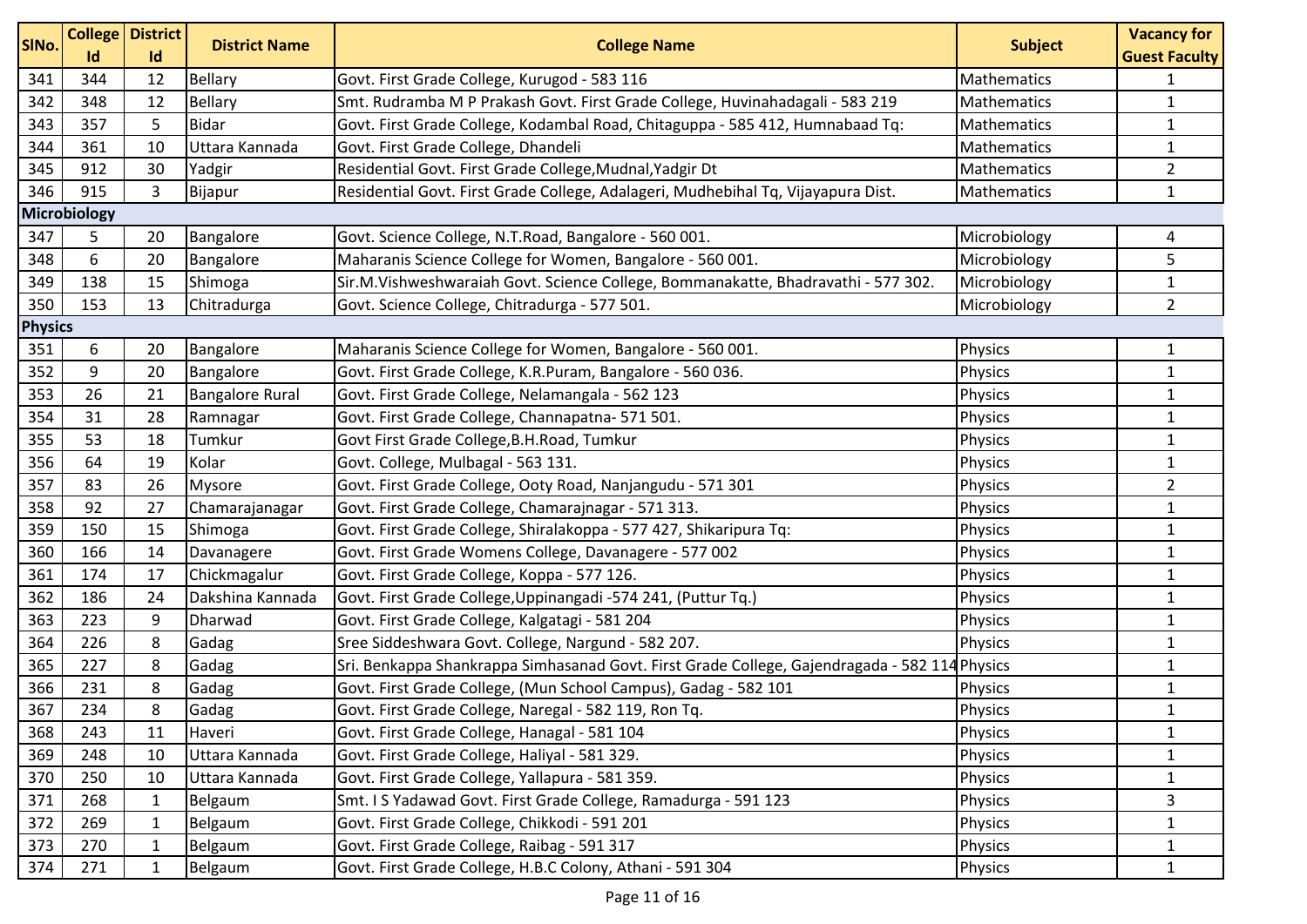| SINo. | Id                       | <b>College   District</b><br>Id | <b>District Name</b> | <b>College Name</b>                                                                    | <b>Subject</b>           | <b>Vacancy for</b><br><b>Guest Faculty</b> |
|-------|--------------------------|---------------------------------|----------------------|----------------------------------------------------------------------------------------|--------------------------|--------------------------------------------|
| 375   | 272                      | $\mathbf{1}$                    | Belgaum              | Somavva C Angadi Govt. First Grade College, K.K.Koppa - 591 109, Belgaum               | Physics                  | $\mathbf 1$                                |
| 376   | 273                      | $\mathbf{1}$                    | Belgaum              | Govt. First Grade College, Kittur 591 115, Bylahongala Tq:                             | Physics                  | $\overline{2}$                             |
| 377   | 283                      | $\overline{2}$                  | Bagalkote            | Govt. First Grade College, Navangar, Bagalkot Sector No.49, Old Zp, Bagalkot - 587 101 | <b>Physics</b>           | 3                                          |
| 378   | 295                      | 3                               | Bijapur              | Govt. First Grade College, Muddebihal - 586 212                                        | <b>Physics</b>           | 3                                          |
| 379   | 299                      | 4                               | Gulbarga             | Govt. College, Sedam Road, Gulbarga - 585 105.                                         | Physics                  | $\mathbf{1}$                               |
| 380   | 303                      | $\overline{4}$                  | Gulbarga             | Govt. First Grade College, Afzalpur - 585 301.                                         | Physics                  | $\mathbf{1}$                               |
| 381   | 307                      | $\overline{a}$                  | Gulbarga             | Govt. First Grade College, Kalagi - 585 312, Chittapura Tq:                            | Physics                  | $\mathbf{1}$                               |
| 382   | 316                      | 30                              | Yadgir               | Govt. First Grade College, Gurumitkal - 585 214, Yadgir Tq.                            | Physics                  | $\mathbf{1}$                               |
| 383   | 317                      | 30                              | Yadgir               | Govt. First Grade College, Shahapur - 585 223.                                         | Physics                  | $\overline{2}$                             |
| 384   | 320                      | 6                               | Raichur              | Govt. College, Sindhanoor - 584 128.                                                   | <b>Physics</b>           | $\mathbf 1$                                |
| 385   | 324                      | 6                               | Raichur              | Govt. First Grade College, Raichur - 584 101                                           | <b>Physics</b>           | $\overline{2}$                             |
| 386   | 328                      | $\overline{7}$                  | Koppal               | Govt. First Grade College, Yelburga - 583 236.                                         | <b>Physics</b>           | $\mathbf{1}$                               |
| 387   | 330                      | $\overline{7}$                  | Koppal               | Sri. Kolli Nageshwar Rao Govt. First Grade College, Gangavathi - 583 227.              | Physics                  | $\mathbf{1}$                               |
| 388   | 361                      | 10                              | Uttara Kannada       | Govt. First Grade College, Dhandeli                                                    | Physics                  | $\mathbf{1}$                               |
| 389   | 400                      | 9                               | Dharwad              | Govt. First Grade College for Women, Dharwad                                           | <b>Physics</b>           | $\mathbf 1$                                |
| 390   | 910                      | $\overline{2}$                  | Bagalkote            | Govt First Grade Women college Yadahalli .Mudhol Tq Bagalkot District                  | Physics                  | $\mathbf{1}$                               |
| 391   | 912                      | 30                              | Yadgir               | Residential Govt. First Grade College, Mudnal, Yadgir Dt                               | <b>Physics</b>           | $\mathbf{1}$                               |
| 392   | 915                      | $\overline{3}$                  | Bijapur              | Residential Govt. First Grade College, Adalageri, Mudhebihal Tq, Vijayapura Dist.      | Physics                  | $\mathbf{1}$                               |
|       | <b>Political Science</b> |                                 |                      |                                                                                        |                          |                                            |
| 393   | 11                       | 20                              | Bangalore            | Govt. First Grade College, Rajajinagar - 560 010, Bangalore.                           | <b>Political Science</b> | $\mathbf{1}$                               |
| 394   | 70                       | 19                              | Kolar                | Govt. First Grade College, Bangaru Tirupati - 563 116, Hulkur Village, Bangarpet       | <b>Political Science</b> | $\mathbf{1}$                               |
| 395   | 78                       | 26                              | <b>Mysore</b>        | Govt. First Grade College, Kuvempu Nagar, Mysore - 570 023                             | <b>Political Science</b> | $\overline{2}$                             |
| 396   | 83                       | 26                              | <b>Mysore</b>        | Govt. First Grade College, Ooty Road, Nanjangudu - 571 301                             | <b>Political Science</b> | $\mathbf{1}$                               |
| 397   | 103                      | 22                              | Mandya               | Govt. First Grade College, Koppa - 571 425, Maddur Tq.,                                | <b>Political Science</b> | $\mathbf{1}$                               |
| 398   | 113                      | 23                              | Hassan               | Govt. Arts College, Hassan - 573 201.                                                  | <b>Political Science</b> | $\mathbf{1}$                               |
| 399   | 125                      | 23                              | Hassan               | Govt. First Grade College, Alur.                                                       | <b>Political Science</b> | $\mathbf{1}$                               |
| 400   | 139                      | 15                              | Shimoga              | Govt. First Grade College, Shikaripura - 577 427.                                      | <b>Political Science</b> | $\mathbf{1}$                               |
| 401   | 145                      | 15                              | Shimoga              | Smt. Indiragandhi Govt. First Grade College for Women, Sagar - 577 401.                | <b>Political Science</b> | $\overline{2}$                             |
| 402   | 147                      | 15                              | Shimoga              | Govt. First Grade College, Shimoga - 577 201                                           | <b>Political Science</b> | 3                                          |
| 403   | 157                      | 13                              | Chitradurga          | Govt. First Grade College, Parasurampura, (Chellakere Tq.)                             | <b>Political Science</b> | $\mathbf{1}$                               |
| 404   | 165                      | 14                              | Davanagere           | Govt. First Grade College, MCC B Block, Davanagere - 577 004                           | <b>Political Science</b> | 1                                          |
| 405   | 175                      | 17                              | Chickmagalur         | D. S. Bele Gowda Govt. First Grade College, Mudigere - 577 132.                        | <b>Political Science</b> | $\mathbf{1}$                               |
| 406   | 182                      | 17                              | Chickmagalur         | Govt. First Grade College, Kalasa - 577 124, Sringeri Tq.                              | <b>Political Science</b> | $\mathbf{1}$                               |
| 407   | 183                      | 17                              | Chickmagalur         | Govt. First Grade College, Birur - 577 116, Kadur Tq.                                  | <b>Political Science</b> | 1                                          |
| 408   | 185                      | 17                              | Chickmagalur         | Govt. First Grade College, Sakarayapatna - 577 135, Kadur Tq:                          | <b>Political Science</b> | $\mathbf{1}$                               |
| 409   | 199                      | 24                              | Dakshina Kannada     | Govt. First Grade College, Punjalakatte - 574 233, Belthangadi Tq.                     | <b>Political Science</b> | 1                                          |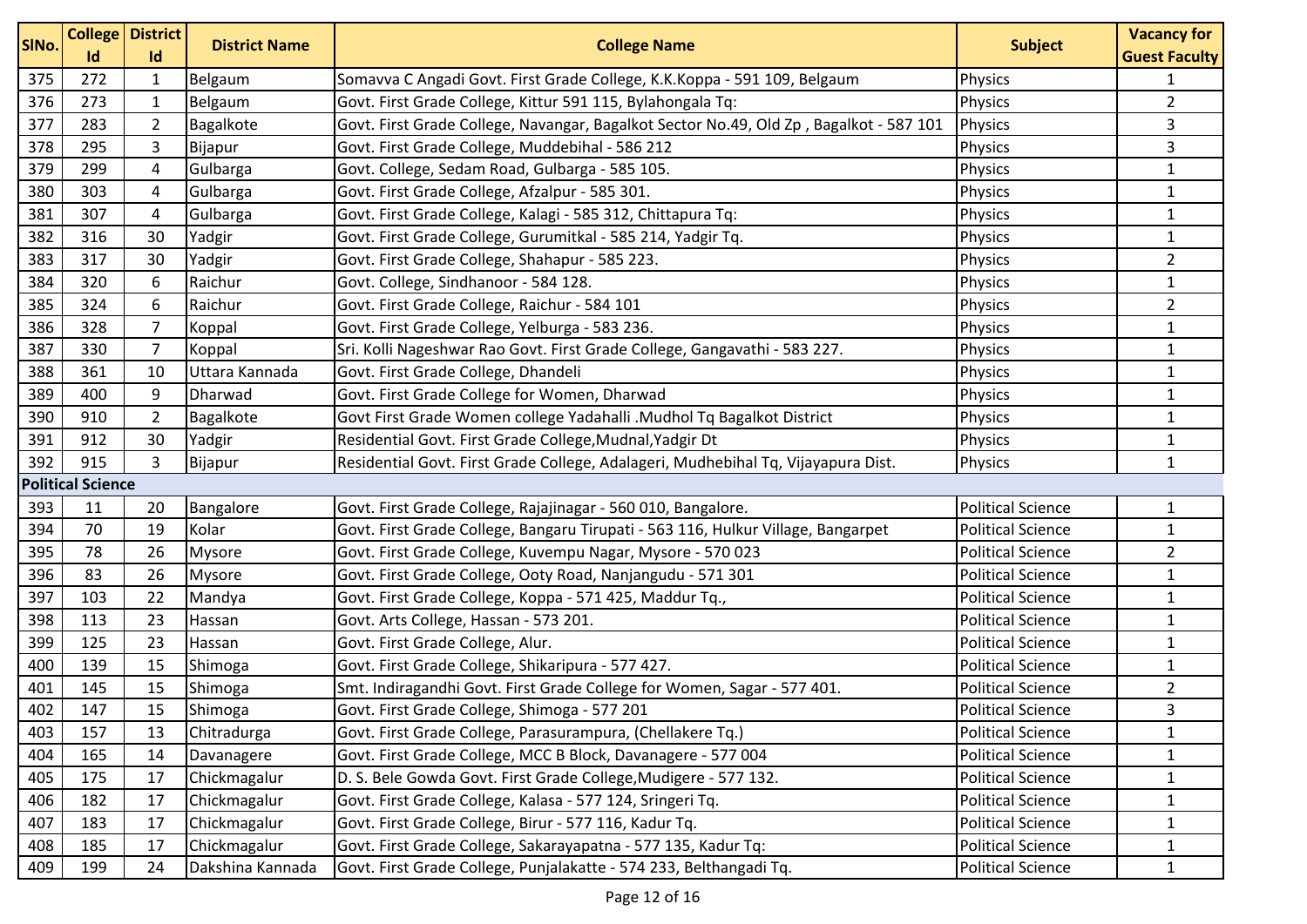| SINo. |          | <b>College District</b> | <b>District Name</b> | <b>College Name</b>                                                                                      | <b>Subject</b>           | <b>Vacancy for</b>   |
|-------|----------|-------------------------|----------------------|----------------------------------------------------------------------------------------------------------|--------------------------|----------------------|
|       | Id<br>Id |                         |                      |                                                                                                          |                          | <b>Guest Faculty</b> |
| 410   | 202      | 16                      | Udupi                | Govt. First Grade College, Hebri - 576 112, (Karkala Tq.)                                                | <b>Political Science</b> | $\mathbf{1}$         |
| 411   | 224      | 9                       | Dharwad              | Govt. First Grade College, Kundagol                                                                      | <b>Political Science</b> | $\mathbf{1}$         |
| 412   | 228      | $\overline{2}$          | Bagalkote            | Govt. First Grade College, Guledagudda.Badami Tq                                                         | <b>Political Science</b> | $\mathbf{1}$         |
| 413   | 260      | $\mathbf{1}$            | Belgaum              | Govt. First Grade College, Nesergi - 591 121, (Bailhongal Tq.)                                           | <b>Political Science</b> | $\mathbf{1}$         |
| 414   | 261      | $\mathbf{1}$            | Belgaum              | Govt. First Grade College, Ainapura - 591 303, (Athani Tq.)                                              | <b>Political Science</b> | $\mathbf 1$          |
| 415   | 263      | $\mathbf{1}$            | Belgaum              | Govt. First Grade College, Sadalaga (Chikkodi Tq.)                                                       | <b>Political Science</b> | $\mathbf{1}$         |
| 416   | 264      | $\mathbf{1}$            | Belgaum              | Govt. First Grade College, Hukkeri - 591 309                                                             | <b>Political Science</b> | $\mathbf{1}$         |
| 417   | 268      | $\mathbf{1}$            | Belgaum              | Smt. I S Yadawad Govt. First Grade College, Ramadurga - 591 123                                          | <b>Political Science</b> | $\mathbf{1}$         |
| 418   | 269      | $\mathbf{1}$            | Belgaum              | Govt. First Grade College, Chikkodi - 591 201                                                            | <b>Political Science</b> | $\mathbf{1}$         |
| 419   | 272      | $\mathbf{1}$            | Belgaum              | Somavva C Angadi Govt. First Grade College, K.K.Koppa - 591 109, Belgaum                                 | <b>Political Science</b> | $\mathbf 1$          |
| 420   | 274      | $\mathbf{1}$            | Belgaum              | Shri.Mallappa Yegappa Khyadi Govt. First Grade College, Telsanga 591 265, Athani Tq.                     | <b>Political Science</b> | $\mathbf{1}$         |
| 421   | 276      | $\mathbf{1}$            | Belgaum              | Govt. First Grade College, Katgeri - 591 304 (Kokatanur), Athani Tq.                                     | <b>Political Science</b> | $\mathbf{1}$         |
| 422   | 278      | $\mathbf{1}$            | Belgaum              | Govt. First Grade College, Yaragatti 591 129, Saundatti Tq.                                              | <b>Political Science</b> | $\mathbf{1}$         |
| 423   | 280      | $\overline{2}$          | Bagalkote            | Govt. First Grade College(Women), Jamakhandi - 587 301.                                                  | <b>Political Science</b> | $\mathbf{1}$         |
| 424   | 281      | $\overline{2}$          | Bagalkote            | Govt. First Grade College, Terdal - 587315                                                               | <b>Political Science</b> | $\mathbf{1}$         |
| 425   | 283      | $\overline{2}$          | Bagalkote            | Govt. First Grade College, Navangar, Bagalkot Sector No.49, Old Zp, Bagalkot - 587 101                   | <b>Political Science</b> | $\mathbf{1}$         |
| 426   | 285      | $\overline{2}$          | Bagalkote            | Govt. First Grade College, Badami - 587 201                                                              | <b>Political Science</b> | $\mathbf{1}$         |
| 427   | 286      | $\overline{2}$          | Bagalkote            | Govt. First Grade College, Hungund - 587 118                                                             | <b>Political Science</b> | $\mathbf{1}$         |
| 428   | 290      | $\overline{2}$          | Bagalkote            | Govt. First Grade College, Kaladagi- 587 204, Bagalkot Tq.                                               | <b>Political Science</b> | $\mathbf{1}$         |
| 429   | 293      | 3                       | Bijapur              | Sri. Channamallappa channaveerappa hebbal Govt. First Grade College, Golasangi - 586 2 Political Science |                          | $\mathbf{1}$         |
| 430   | 295      | 3                       | Bijapur              | Govt. First Grade College, Muddebihal - 586 212                                                          | <b>Political Science</b> | $\mathbf{1}$         |
| 431   | 317      | 30                      | Yadgir               | Govt. First Grade College, Shahapur - 585 223.                                                           | <b>Political Science</b> | 3                    |
| 432   | 327      | 6                       | Raichur              | Govt. First Grade College, Mudgal - 584 125, Lingasagur Tq.                                              | <b>Political Science</b> | $\mathbf{1}$         |
| 433   | 330      | $\overline{7}$          | Koppal               | Sri. Kolli Nageshwar Rao Govt. First Grade College, Gangavathi - 583 227.                                | <b>Political Science</b> | $\mathbf 1$          |
| 434   | 347      | 12                      | <b>Bellary</b>       | Govt. First Grade College, Hospet - 583 201                                                              | <b>Political Science</b> | $\mathbf{1}$         |
| 435   | 350      | 12                      | Bellary              | Government Commerce and Management College, Anantpur Road, Bellary City - 583 101 Political Science      |                          | $\overline{2}$       |
| 436   | 353      | 5                       | Bidar                | Govt. First Grade College, Aurad - 585 326                                                               | <b>Political Science</b> | $\mathbf{1}$         |
| 437   | 355      | 5                       | <b>Bidar</b>         | Govt. First Grade College, Bhalki - 585 328                                                              | <b>Political Science</b> | $\mathbf{1}$         |
| 438   | 357      | 5                       | <b>Bidar</b>         | Govt. First Grade College, Kodambal Road, Chitaguppa - 585 412, Humnabaad Tq:                            | <b>Political Science</b> | $\mathbf{1}$         |
| 439   | 365      | $\overline{7}$          | Koppal               | Govt. First Grade College, Mangalore, Yalburga Tq.                                                       | <b>Political Science</b> | $\mathbf{1}$         |
| 440   | 385      | 3                       | Bijapur              | Govt. First Grade College, Devara Hipparagi, Sindhagi, Tq.                                               | <b>Political Science</b> | $\mathbf{1}$         |
| 441   | 386      | $\overline{2}$          | Bagalkote            | Govt. First Grade College, Rampura, Bagalkote Tq.                                                        | <b>Political Science</b> | $\mathbf{1}$         |
| 442   | 391      | 5                       | <b>Bidar</b>         | Govt. First Grade College for Women, Bidar                                                               | <b>Political Science</b> | $\mathbf{1}$         |
| 443   | 393      | 6                       | Raichur              | Govt. First Grade College for Women, Raichur                                                             | <b>Political Science</b> | 1                    |
| 444   | 412      | 6                       | Raichur              | Govt. First Grade College, Turuvihal, Sindhanur Tq.                                                      | <b>Political Science</b> | $\mathbf{1}$         |
| 445   | 915      | 3                       | Bijapur              | Residential Govt. First Grade College, Adalageri, Mudhebihal Tq, Vijayapura Dist.                        | <b>Political Science</b> | $\mathbf{1}$         |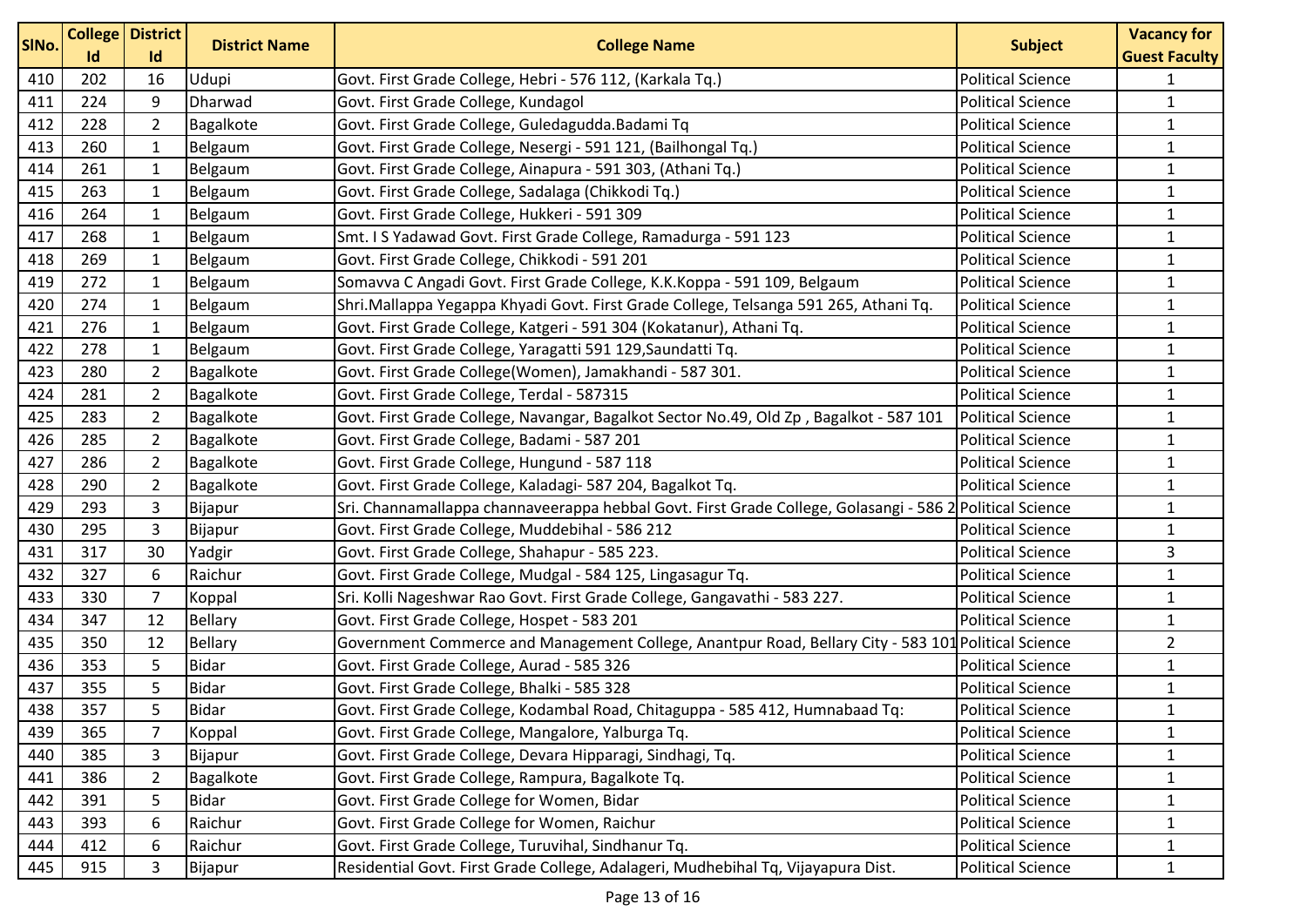| SINo.     | <b>College District</b><br>Id | Id             | <b>District Name</b> | <b>College Name</b>                                                                  | <b>Subject</b>           | <b>Vacancy for</b><br><b>Guest Faculty</b> |  |  |  |  |
|-----------|-------------------------------|----------------|----------------------|--------------------------------------------------------------------------------------|--------------------------|--------------------------------------------|--|--|--|--|
| 446       | 916                           | 6              | Raichur              | Residential Govt. First Grade College, Kavithala, Manvi Tq. Raichur Dist             | <b>Political Science</b> | 1                                          |  |  |  |  |
| 447       | 923                           | $\overline{7}$ | Koppal               | Residential Govt. First Grade College, THALABALA, Koppal Dist.                       | <b>Political Science</b> | $\mathbf{1}$                               |  |  |  |  |
|           | <b>Psychology</b>             |                |                      |                                                                                      |                          |                                            |  |  |  |  |
| 448       | 8                             | 20             | Bangalore            | Govt. First Grade College, Vijayanagar, Bangalore - 560 104                          | Psychology               | 1                                          |  |  |  |  |
| 449       | 111                           | 22             | Mandya               | Govt. First Grade College for Women, K.R.Pet - 571 426                               | Psychology               | $\mathbf{1}$                               |  |  |  |  |
| 450       | 148                           | 15             | Shimoga              | Govt. First Grade College, Thirthahalli - 577 432                                    | Psychology               | $\mathbf{1}$                               |  |  |  |  |
|           | Sanskrit (Language)           |                |                      |                                                                                      |                          |                                            |  |  |  |  |
| 451       | 4                             | 20             | Bangalore            | Smt.V.H.D.Central Institute of Home Science College for Women, Bangalore - 560 001.  | Sanskrit (Language)      | 1                                          |  |  |  |  |
| 452       | 5                             | 20             | Bangalore            | Govt. Science College, N.T.Road, Bangalore - 560 001.                                | Sanskrit (Language)      | $\mathbf{1}$                               |  |  |  |  |
| 453       | 72                            | 26             | <b>Mysore</b>        | Maharanis Science College for Women, Mysore - 570 005.                               | Sanskrit (Language)      | $\mathbf{1}$                               |  |  |  |  |
| 454       | 112                           | 23             | Hassan               | Govt. Science College, Hassan - 573 201.                                             | Sanskrit (Language)      | $\mathbf{1}$                               |  |  |  |  |
| 455       | 147                           | 15             | Shimoga              | Govt. First Grade College, Shimoga - 577 201                                         | Sanskrit (Language)      | 1                                          |  |  |  |  |
| 456       | 247                           | 10             | Uttara Kannada       | Govt Arts & Science College, Karwar - 581 301.                                       | Sanskrit (Language)      | $\mathbf{1}$                               |  |  |  |  |
|           | <b>Social Work</b>            |                |                      |                                                                                      |                          |                                            |  |  |  |  |
| 457       | 63                            | 19             | Kolar                | Govt. Boys College, Kolar - 563 101.                                                 | Social Work              | $\overline{2}$                             |  |  |  |  |
| 458       | 118                           | 23             | Hassan               | H D Devegowda Govt. First Grade College, Padavalahippe - 573 215, Holenarasipura Tq. | Social Work              | $\mathbf{1}$                               |  |  |  |  |
| 459       | 176                           | 17             | Chickmagalur         | Govt. First Grade College, Narasimarajapura - 577 134.                               | Social Work              | $\overline{2}$                             |  |  |  |  |
| 460       | 188                           | 24             | Dakshina Kannada     | Govt. First Grade College, Bettampadi - 574 259, (Puttur Tq.)                        | Social Work              | $\mathbf{1}$                               |  |  |  |  |
| 461       | 190                           | 24             | Dakshina Kannada     | Dr. K Shivram Karanth Govt. First Grade College, Bellare - 574 212, (Sulya Tq.)      | Social Work              | $\mathbf{1}$                               |  |  |  |  |
| 462       | 348                           | 12             | <b>Bellary</b>       | Smt. Rudramba M P Prakash Govt. First Grade College, Huvinahadagali - 583 219        | Social Work              | $\mathbf{1}$                               |  |  |  |  |
| Sociology |                               |                |                      |                                                                                      |                          |                                            |  |  |  |  |
| 463       | 14                            | 20             | Bangalore            | Govt. First Grade College, Peenya, I stage, Bangalore - 560 058                      | Sociology                | 1                                          |  |  |  |  |
| 464       | 15                            | 20             | Bangalore            | Govt. First Grade College, Frazer Town, Bangalore - 560 005                          | Sociology                | $\mathbf{1}$                               |  |  |  |  |
| 465       | 18                            | 20             | Bangalore            | Govt. First Grade College, Kengeri, Bangalore - 560 060                              | Sociology                | $\mathbf{1}$                               |  |  |  |  |
| 466       | 37                            | 28             | Ramnagar             | Govt. Law College, Ramanagar - 571 511                                               | Sociology                | 1                                          |  |  |  |  |
| 467       | 40                            | 18             | Tumkur               | Govt. First Grade College, Gubbi - 572 216.                                          | Sociology                | $\mathbf{1}$                               |  |  |  |  |
| 468       | 67                            | 19             | Kolar                | Govt. First Grade College, Srinivasapura - 563 135.                                  | Sociology                | $\mathbf{1}$                               |  |  |  |  |
| 469       | 71                            | 19             | Kolar                | Govt. Law College, Kolar - 563 101                                                   | Sociology                | $\mathbf{1}$                               |  |  |  |  |
| 470       | 115                           | 23             | Hassan               | B.M.Shetty, Govt. First Grade College, Konnanur - 573 130, (Arkalgudu Tq.)           | Sociology                | $\mathbf{1}$                               |  |  |  |  |
| 471       | 175                           | 17             | Chickmagalur         | D. S. Bele Gowda Govt. First Grade College, Mudigere - 577 132.                      | Sociology                | $\mathbf{1}$                               |  |  |  |  |
| 472       | 195                           | 24             | Dakshina Kannada     | Govt. First Grade College, Puttur - 574 201                                          | Sociology                | 1                                          |  |  |  |  |
| 473       | 225                           | 9              | Dharwad              | Govt. First Grade College, Annigeri - 582 201, Navalgund Tq.                         | Sociology                | $\mathbf{1}$                               |  |  |  |  |
| 474       | 236                           | 11             | Haveri               | Lalithadevi Gurusiddappa Singhura Govt. First Grade College, Savannur - 581 118.     | Sociology                | $\overline{a}$                             |  |  |  |  |
| 475       | 248                           | 10             | Uttara Kannada       | Govt. First Grade College, Haliyal - 581 329.                                        | Sociology                | 1                                          |  |  |  |  |
| 476       | 261                           | 1              | Belgaum              | Govt. First Grade College, Ainapura - 591 303, (Athani Tq.)                          | Sociology                | $\mathbf{1}$                               |  |  |  |  |
| 477       | 265                           | $\mathbf{1}$   | Belgaum              | Govt. First Grade College, Khanapura - 591 302                                       | Sociology                | $\mathbf{1}$                               |  |  |  |  |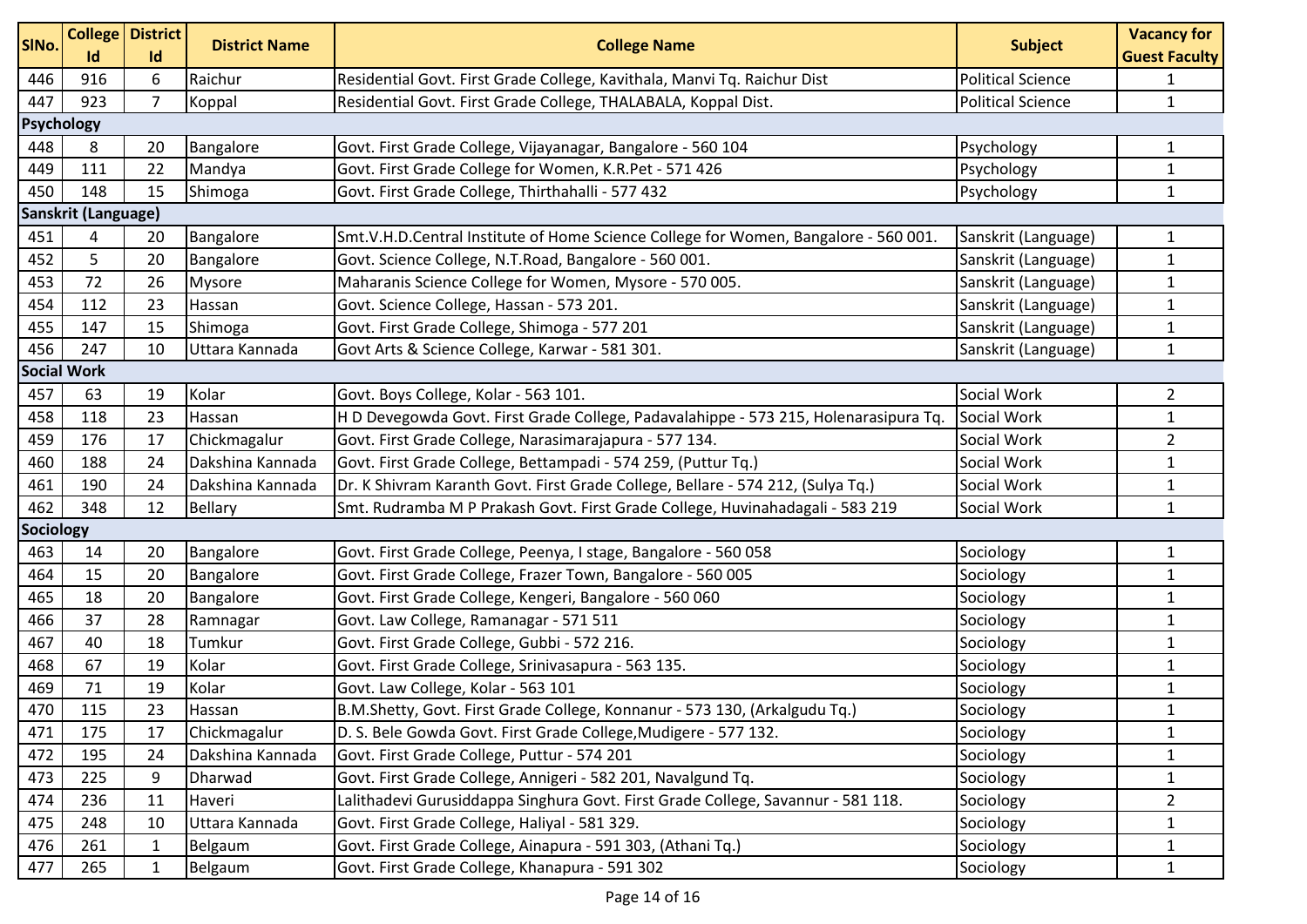| SINo.             |                        | <b>College District</b>       | <b>District Name</b>   | <b>College Name</b>                                                                                 | <b>Subject</b>        | <b>Vacancy for</b>                   |  |
|-------------------|------------------------|-------------------------------|------------------------|-----------------------------------------------------------------------------------------------------|-----------------------|--------------------------------------|--|
| 478               | Id<br>268              | Id<br>$\mathbf{1}$            | Belgaum                | Smt. I S Yadawad Govt. First Grade College, Ramadurga - 591 123                                     | Sociology             | <b>Guest Faculty</b><br>$\mathbf{1}$ |  |
| 479               | 279                    | $\overline{2}$                | Bagalkote              | Sri. Rudragowda Patil Govt. First Grade College, Bilgi - 587 116.                                   | Sociology             | $\mathbf{1}$                         |  |
| 480               | 281                    | $\overline{2}$                | Bagalkote              | Govt. First Grade College, Terdal - 587315                                                          | Sociology             | 1                                    |  |
| 481               | 291                    | $\overline{2}$                | Bagalkote              | Govt. First Grade College, Rabakavi banahatti - 587 311, Jamakhandi Tq.                             | Sociology             | $\mathbf{1}$                         |  |
| 482               | 302                    | 4                             | Gulbarga               | Govt. First Grade College, Sedam - 585 222.                                                         | Sociology             | $\mathbf{1}$                         |  |
| 483               | 339                    | 12                            | Bellary                | Govt. First Grade College, Kudligi - 583 135.                                                       | Sociology             | $\mathbf{1}$                         |  |
| 484               | 344                    | 12                            | <b>Bellary</b>         | Govt. First Grade College, Kurugod - 583 116                                                        | Sociology             | $\mathbf{1}$                         |  |
| 485               | 347                    | 12                            | <b>Bellary</b>         | Govt. First Grade College, Hospet - 583 201                                                         | Sociology             | 1                                    |  |
| 486               | 350                    | 12                            | <b>Bellary</b>         | Government Commerce and Management College, Anantpur Road, Bellary City - 583 101 Sociology         |                       | $\mathbf{1}$                         |  |
| 487               | 374                    | 24                            | Dakshina Kannada       | Govt. First Grade College, Mudipu, Bantwala Tq.                                                     | Sociology             | $\mathbf{1}$                         |  |
| 488               | 407                    | 21                            | <b>Bangalore Rural</b> | Govt. First Grade College for Women, Doddapallapur, Bangalore Rural                                 | Sociology             | 1                                    |  |
| 489               | 409                    | 24                            | Dakshina Kannada       | Govt. First Grade College for Women, Puttur, Dakshina Kannada                                       | Sociology             | $\mathbf{1}$                         |  |
| <b>Statistics</b> |                        |                               |                        |                                                                                                     |                       |                                      |  |
| 490               | 72                     | 26                            | Mysore                 | Maharanis Science College for Women, Mysore - 570 005.                                              | Statistics            | $\mathbf{1}$                         |  |
| 491               | 256                    | 10                            | Uttara Kannada         | Govt. First Grade College, Sirsi - 581 401                                                          | <b>Statistics</b>     | $\mathbf{1}$                         |  |
|                   |                        | <b>Tourism Administration</b> |                        |                                                                                                     |                       |                                      |  |
| 492               | 63                     | 19                            | Kolar                  | Govt. Boys College, Kolar - 563 101.                                                                | Tourism Administratio | $\mathbf{1}$                         |  |
|                   | <b>Urdu (Language)</b> |                               |                        |                                                                                                     |                       |                                      |  |
| 493               | 16                     | 20                            | Bangalore              | Govt. First Grade College, Yelahanka, Bangalore.- 560 064                                           | Urdu (Language)       | 1                                    |  |
| 494               | 31                     | 28                            | Ramnagar               | Govt. First Grade College, Channapatna- 571 501.                                                    | Urdu (Language)       | $\mathbf{1}$                         |  |
| 495               | 39                     | 18                            | Tumkur                 | Govt. First Grade College, Kunigal - 572 130.                                                       | Urdu (Language)       | $\mathbf{1}$                         |  |
| 496               | 162                    | 14                            | Davanagere             | Sri Sri Shivalingeshwara Swamy Govt. First Grade College, Channagiri - 577 213.                     | Urdu (Language)       | 1                                    |  |
| 497               | 168                    | 14                            | Davanagere             | Govt. First Grade College, Harihara - 577 601                                                       | Urdu (Language)       | $\mathbf{1}$                         |  |
| 498               | 236                    | 11                            | Haveri                 | Lalithadevi Gurusiddappa Singhura Govt. First Grade College, Savannur - 581 118.                    | Urdu (Language)       | $\mathbf{1}$                         |  |
| 499               | 238                    | 11                            | Haveri                 | Govt. First Grade College, Bankapura, (Shiggaon Tq.)                                                | Urdu (Language)       | $\mathbf{1}$                         |  |
| 500               | 245                    | 11                            | Haveri                 | Govt. First Grade College, Chikkabasur - 581 120, Byadagi Tq                                        | Urdu (Language)       | $\mathbf{1}$                         |  |
| 501               | 297                    | 3                             | Bijapur                | Govt. First Grade College, Sindagi - 586 128                                                        | Urdu (Language)       | $\mathbf{1}$                         |  |
| 502               | 387                    | 18                            | Tumkur                 | Govt. First Grade College for Women, Tumkur                                                         | Urdu (Language)       | $\mathbf{1}$                         |  |
| 503               | 401                    | 8                             | Gadag                  | Govt. First Grade College for Women, Gadag                                                          | Urdu (Language)       | 1                                    |  |
| 504               | 404                    | 17                            | Chickmagalur           | Govt. First Grade College for Women, Chickmagalur                                                   | Urdu (Language)       | 1                                    |  |
| 505               | 908                    | 23                            | Hassan                 | Govt. First Grade College for Women, Gandada Koti, Hassan.                                          | Urdu (Language)       | $\mathbf{1}$                         |  |
|                   | <b>Women studies</b>   |                               |                        |                                                                                                     |                       |                                      |  |
| 506               | 209                    | 16                            | Udupi                  | Dr.G.Shankar Govt. Women First Grade College & PG Centre, Ajjarakadu, Udupi - 576 101 Women studies |                       | $\mathbf{1}$                         |  |
| 507               | 310                    | 4                             | Gulbarga               | Govt. First Grade College for Women, Jewargi Colony- 585 102, Gulbarga                              | Women studies         | $\mathbf{1}$                         |  |
| <b>Zoology</b>    |                        |                               |                        |                                                                                                     |                       |                                      |  |
| 508               | 9                      | 20                            | Bangalore              | Govt. First Grade College, K.R.Puram, Bangalore - 560 036.                                          | Zoology               | $\mathbf{1}$                         |  |